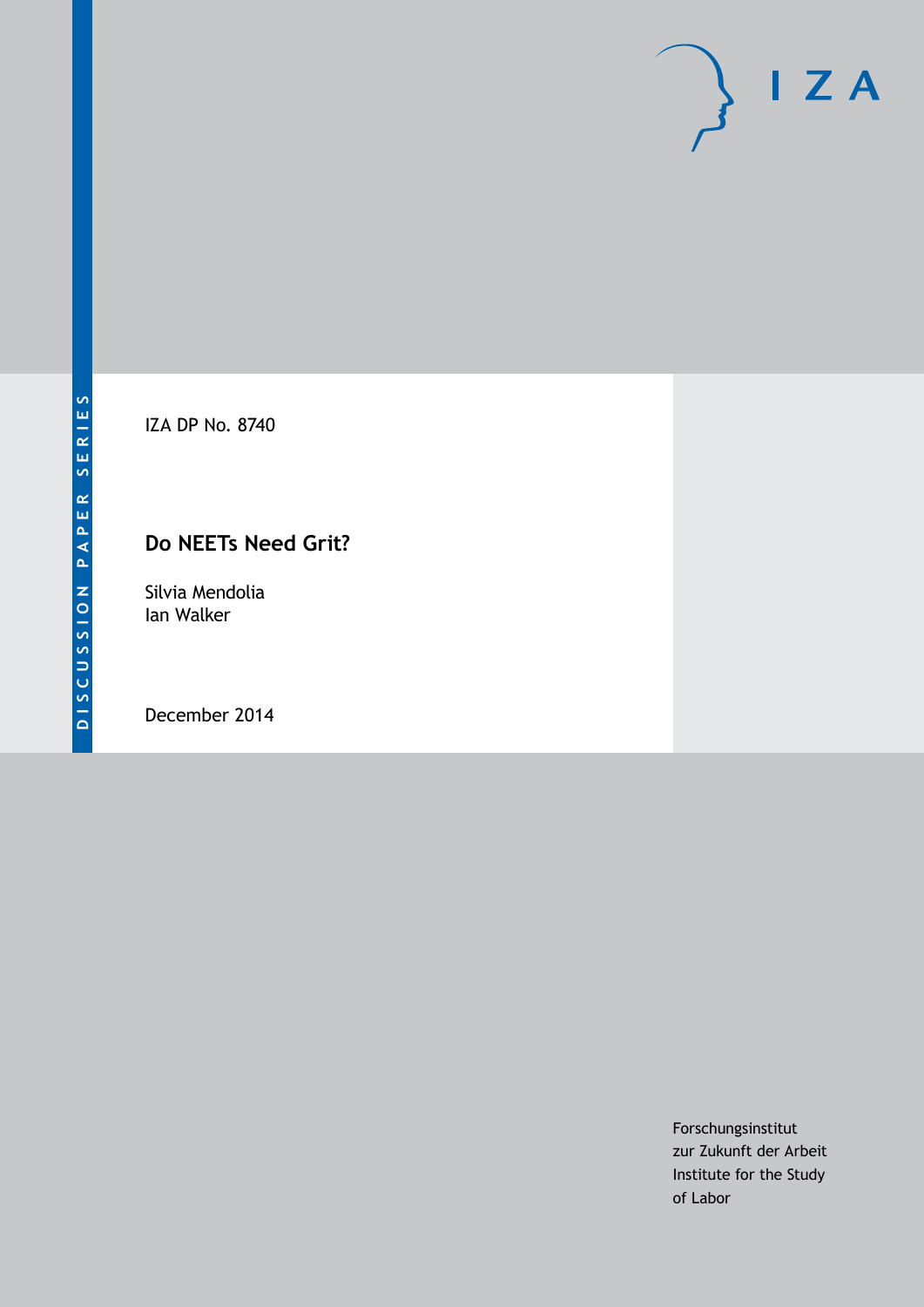# **Do NEETs Need Grit?**

# **Silvia Mendolia**

*University of Wollongong and IZA*

# **Ian Walker**

*Lancaster University and IZA*

# Discussion Paper No. 8740 December 2014

IZA

P.O. Box 7240 53072 Bonn **Germany** 

Phone: +49-228-3894-0 Fax: +49-228-3894-180 E-mail: [iza@iza.org](mailto:iza@iza.org)

Any opinions expressed here are those of the author(s) and not those of IZA. Research published in this series may include views on policy, but the institute itself takes no institutional policy positions. The IZA research network is committed to the IZA Guiding Principles of Research Integrity.

The Institute for the Study of Labor (IZA) in Bonn is a local and virtual international research center and a place of communication between science, politics and business. IZA is an independent nonprofit organization supported by Deutsche Post Foundation. The center is associated with the University of Bonn and offers a stimulating research environment through its international network, workshops and conferences, data service, project support, research visits and doctoral program. IZA engages in (i) original and internationally competitive research in all fields of labor economics, (ii) development of policy concepts, and (iii) dissemination of research results and concepts to the interested public.

IZA Discussion Papers often represent preliminary work and are circulated to encourage discussion. Citation of such a paper should account for its provisional character. A revised version may be available directly from the author.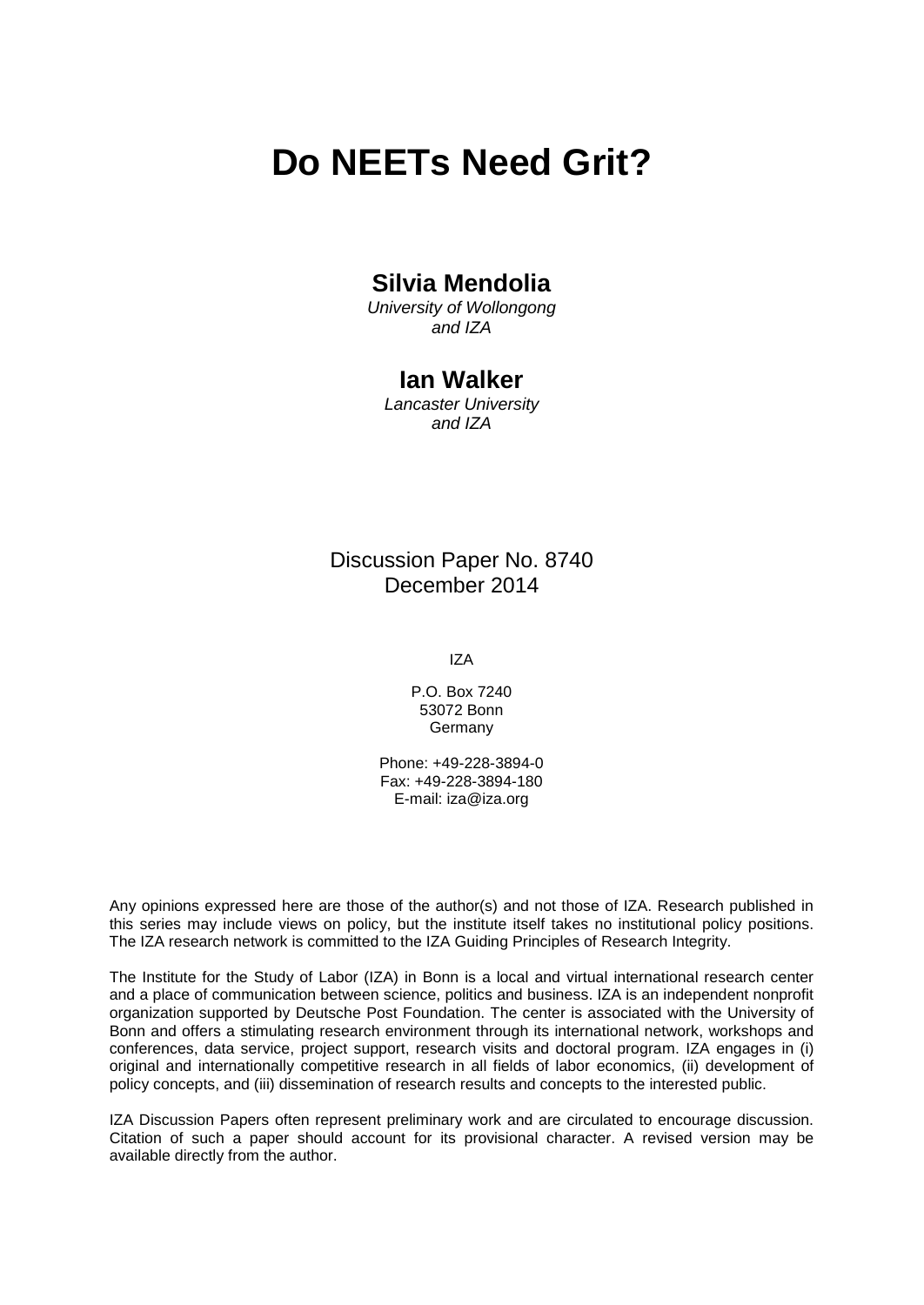IZA Discussion Paper No. 8740 December 2014

# **ABSTRACT**

# **Do NEETs Need Grit?**

This paper investigates the relationship between personality traits in adolescence and education and labour market choices. In particular, we investigate the impact of grit (a tendency and ability to sustain interest in long term goals - perseverance) on the risk of youths being NEET – "Not in Education, Employment or Training". Thus, our focus is on early drop-out from the labour market and education at age 18-20. Individuals with high levels of grit are less likely to be out of education or employment, while low self-esteem and external locus of control increase the chances of experiencing these conditions. We use propensity score matching to control for a rich set of adolescent and family characteristics and our results show that personality traits do affect education and employment choices. We test the robustness of our results using the methodology proposed by Altonji et al. (2005) that consists of making hypotheses about the correlation between the unobservables and observables that determine the outcomes and the unobservables that influence personality.

JEL Classification: 110, 121

Keywords: personality, NEET, grit, locus of control, self-esteem

Corresponding author:

Silvia Mendolia School of Economics, Faculty of Business Building 40, Room 215 University of Wollongong Wollongong, NSW 2522 Australia E-mail: [silvia\\_mendolia@uow.edu.au](mailto:silvia_mendolia@uow.edu.au)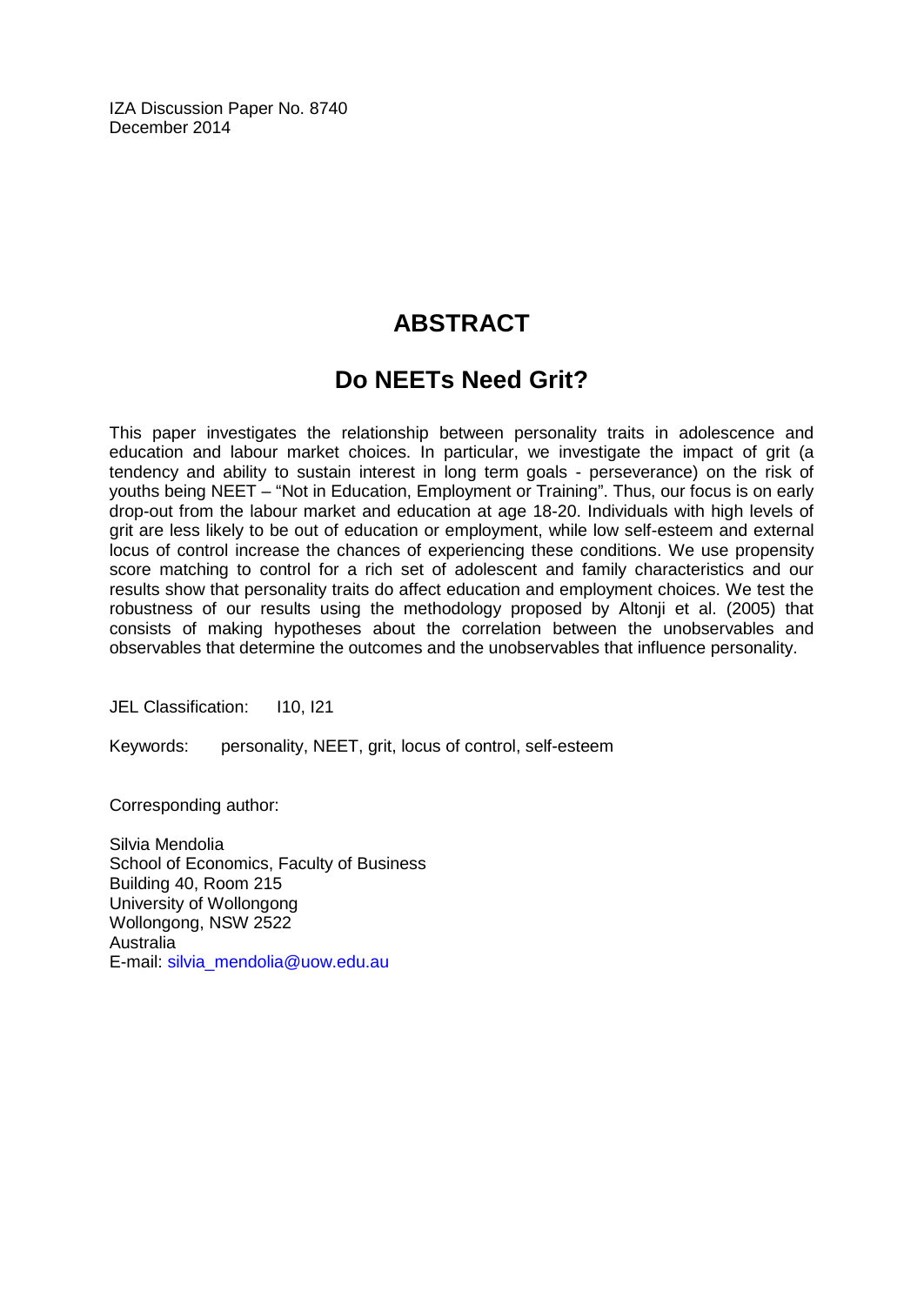### **1. Introduction**

The objective of this paper is to analyse the role of personality traits on education and labour market choices. In particular, we study the effect of grit, self-esteem and locus of control at age 15-16, on the risk of dropping out from education and labour market at 18-20 years of age.

We contribute to the existing literature on the effect of personality traits in two ways. We focus on the role of several personality traits and, in particular, on the role of "grit" – by which we mean the tendency to sustain interest in, and effort toward, very long-term goals (Duckworth et al., 2007). While grit has been a feature of recent work in research by educational psychologists, the existing economics literature on non-cognitive skills has neglected the role of this important trait. Several studies have shown that personality traits are stable during adult life (Cobb-Clark and Schurer, 2012 and 2013) but are relatively malleable over the early lifecycle and can be affected by policy interventions aimed at suppressing harmful traits early in life (see Carneiro and Heckman, 2003 for a discussion). The existing literature relies mostly on relatively dated data (for example NLSY1979 for Heckman et al., 2006 and Cebi, 2007; NELS1988 for Coleman and Deleire, 2003; UK NCDS1958 for Carneiro et al., 2007), or does not have a specific focus on personality traits in adolescents (Chamorro et al., 2003; Delaney et al., 2013). Thus, here we provide evidence from a dataset based on a large cohort of English teenagers born in 1990 and followed for seven years, starting in 2004. Furthermore, we analyse the effect of non-cognitive skills on the chances of dropping out of education and employment (being NEET, Not in Education, Employment or Training). The analysis of this condition is particularly relevant for the British population: OECD figures suggest that the UK ranks 26th out of 33 OECD countries, with a percentage of young people classified as NEET around 9.5%, well above the EU average of 6.1% (OECD 2012). The existing literature has analysed the effect of non-cognitive skills on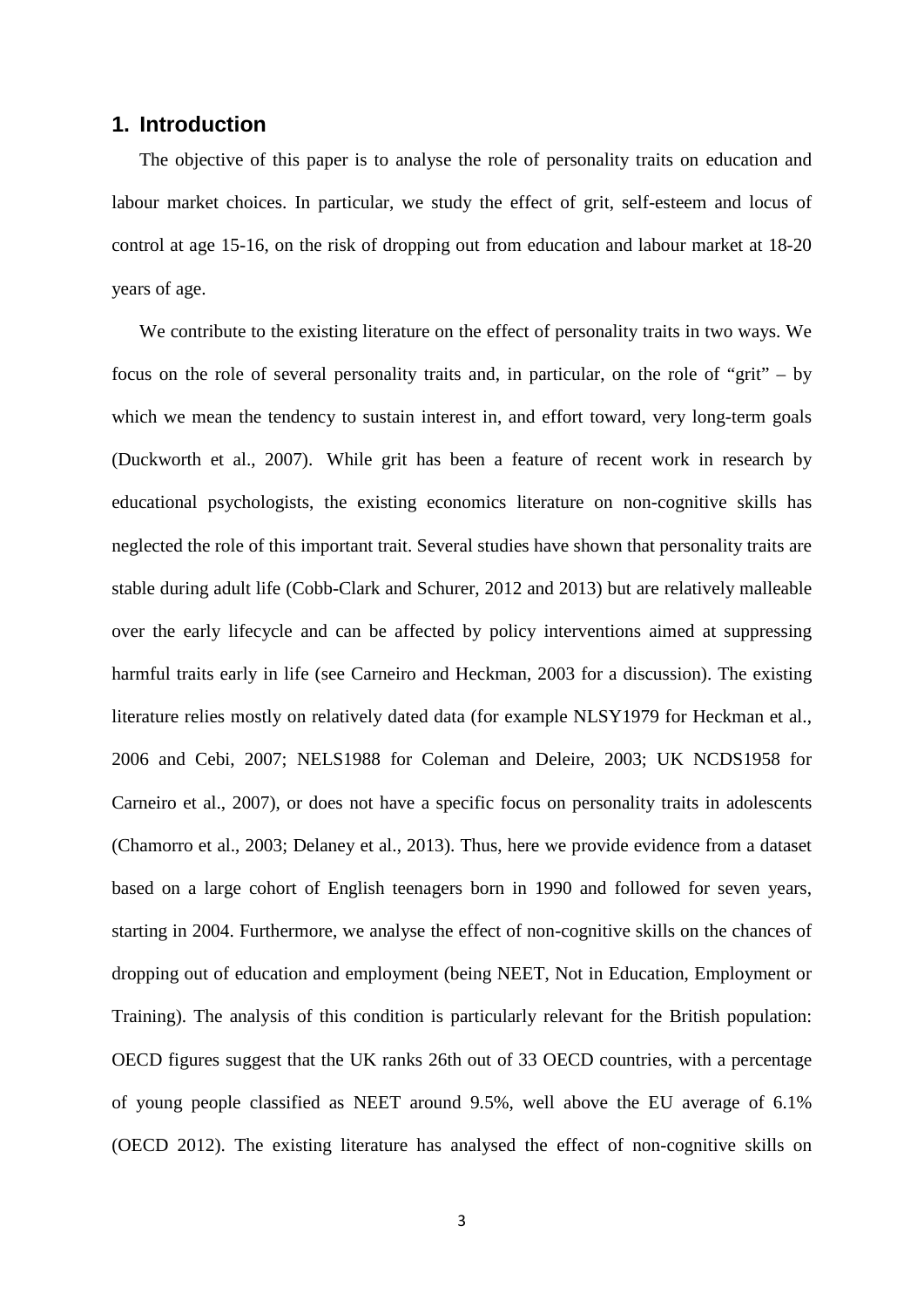education and labour market outcomes, but has focused on very different indicators, such as, for example, years of schooling, college graduation (Heckman et al. 2006; Coleman and Deleire, 2003; Cebi, 2007), occupational attainment and wages (Duncan and Duniform, 1998; Groves, 2005; Nyuns and Pons, 2005; Cobb-Clark and Tan, 2011; Drago, 2011).

Young people who spend some time being NEET have been shown to have worse short and medium term economic outcomes than those who enter work or who remain in fulltime education (Crawford et al., 2010; Gregg, 2001; Mroz & Savage, 2006; Machin & Manning, 1999). They also are more likely to remain NEET in subsequent periods if they experience this condition for one year when they are 17-18 (Crawford et al., 2010). Research by Crawford et al. (2010) shows that the longer a young person spends being NEET the higher the risk of them having poor labour market outcomes in the longer term and that, if young people find work after being NEET, they were more likely to get a job without any training rather than a job with training. This analysis is particularly relevant to recent policy changes aimed at ensuring that all young people in England continue in education or training leading to an accredited qualification at the end of the academic year in which they turn 17 (from 2013) and to age 18 (from 2015).

Finally, we use propensity score matching (PSM) to investigate this relationship between personality traits and the risk of dropping out from education and employment, and we examine the robustness of our results using the methodology proposed by Altonji et al. (2005) - the AET method. This method uses the information on observable differences between youths with and without a particular personality trait to provide information regarding the likely magnitude and direction of selection along unobserved characteristics. OLS is widely regarded as providing an estimate of an upper bound on the causal effect. Propensity Score Matching focuses on treatments and controls that are observably comparable and therefore provides closer estimates to the causal effect than OLS. AET could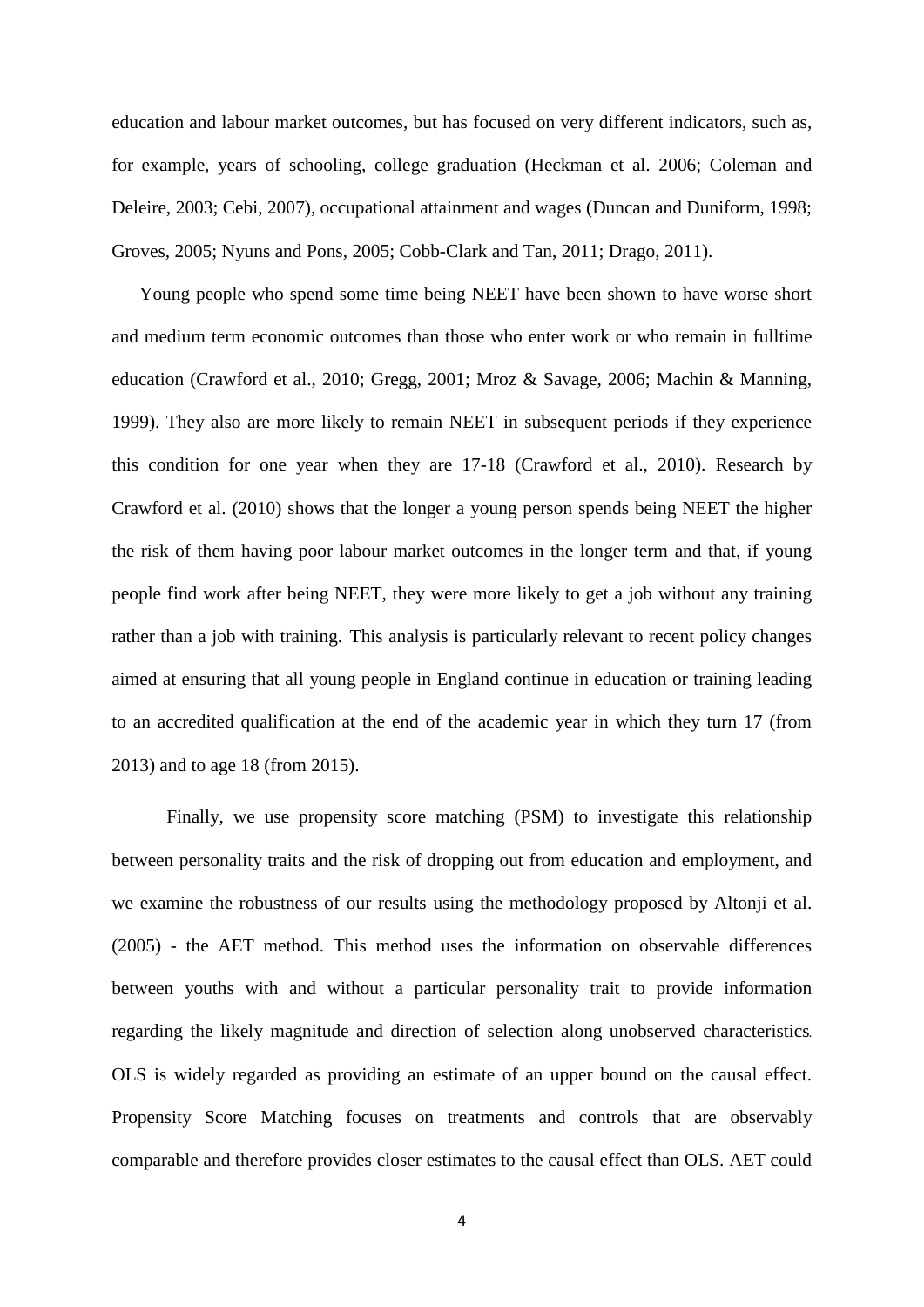tighten the PSM bound further by exploring the effect of varying the correlation between the unobservables that determine the treatment and those that determine the outcome.

# **2. Overview of the existing literature**

The relationship between personality traits and education and employment has received increased interest from economists in recent years. Research in personality psychology has focused on the widely shared taxonomy of traits, known as the Big Five, including five factors (Openness to Experience, Conscientiousness, Extraversion, Agreeableness, and Neuroticism or Emotional Stability) that represent many different personality traits.

Many studies in personality psychology have also demonstrated that some personality traits, such as Conscientiousness and Openess to Experience have a positive effect on educational outcomes, through various mechanisms, such as better study behaviours, concentration and effort. Facets of emotional stability, such as self-esteem and locus of control, have also been shown to have significant effect on labour market success. Almlund et al. (2011) provides an excellent review of the major findings from studies conducted in economics and psychology.

Literature in psychology and sociology has analysed the role of internal locus of control, openness to experience, and conscientiousness in promoting better academic performance, increased years of schooling and greater chances to go to university (see for example Goldberg *et al.,* 1998, and Wang *et al.,* 1999 for reviews). However, most of these studies tend to use small or unrepresentative samples and focus on correlation between personality and educational outcomes rather than on understanding the causal relationship.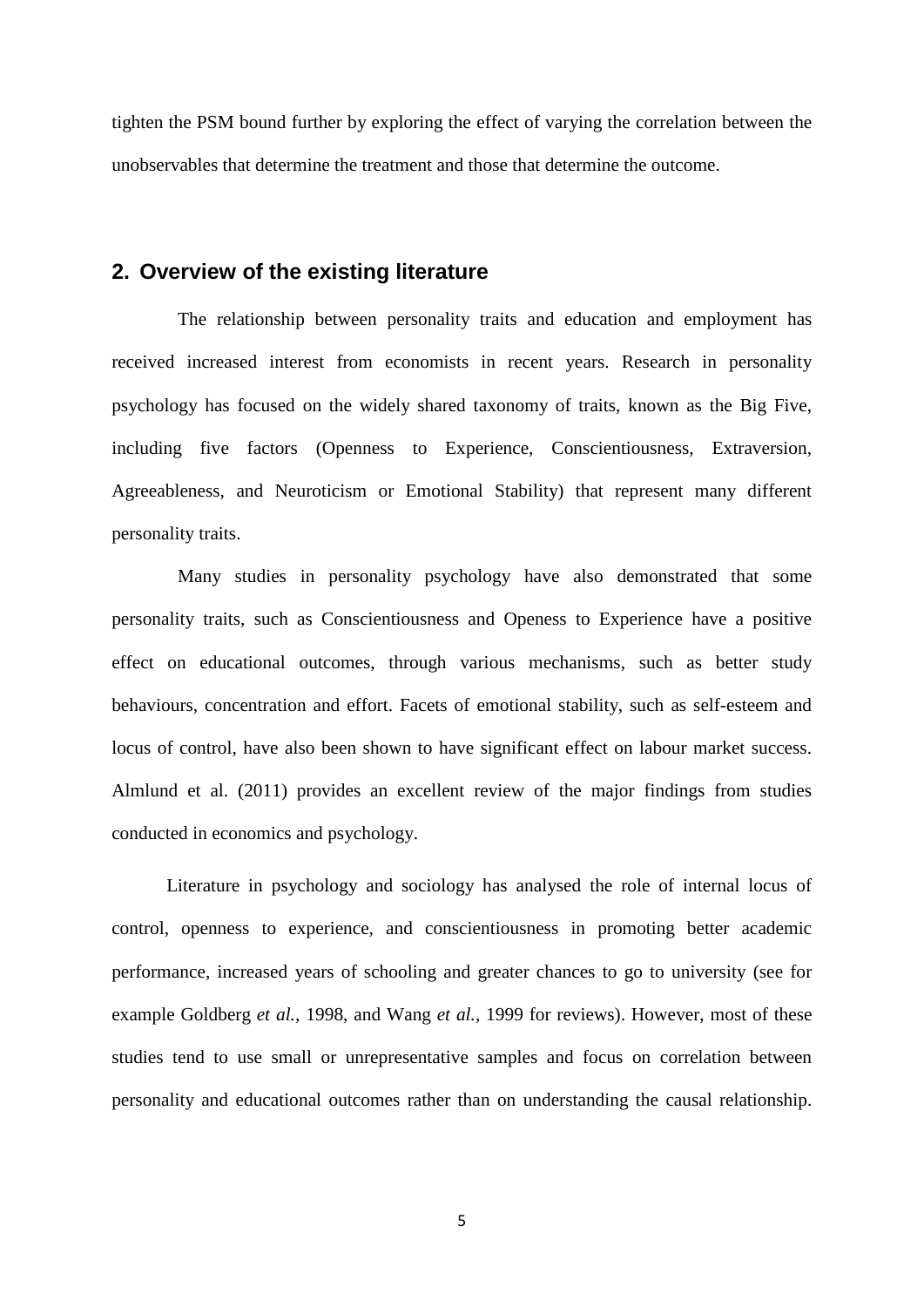Duckworth and Seligam, 2005, Ross and Broh, 2000, and Poropat, 2009 conduct metaanalyses that aim to overcome the former shortcoming, but not the latter.

A growing body of economics literature has analysed the impact of personality traits on educational attainment, with a particular focus on high school dropouts. Results generally suggest that traits as conscientiousness and internal locus of control improve educational outcomes, even if some differences have been found across outcomes or socio-economic groups (Lundberg, 2013). For example, Coleman and Deleire (2003) show that teenagers with internal locus of control are more likely to make educational investments such as completing high school and attending a four-year college. On the other hand, Cebi (2007) replicates the Coleman and Deleire (2003) study using NLSY and suggest that locus of control is not a significant determinant of high school completion and college attendance, once cognitive ability is taken into account. Baron and Cobb-Clark (2010) use data on a recent cohort of Australian youths to show that people with internal locus of control are more likely to complete high school and go to university and they do not find any significant relationship between family welfare history and young person's locus of control.

A more limited literature in economics has looked at the impact of personality traits on unemployment experience. For example, Caliendo et al. (2014) show that people with a more internal locus of control will look for jobs more intensely and will have a higher reservation wage. Similarly, a study by McGee and McGee (2011) shows that people with a higher locus of control believe that search effort has a higher return, but locus of control seems to affect beliefs (and not productivity) and therefore does not affect re-employment wages. Macmillan (2013) uses the British Cohort Study to analyse intergenerational transmission of disadvantage and show that non-cognitive skills (and in particular extroversion, hyperactivity and conscientiousness, measured at age 5 and 10) play an important role in predicting future spells of unemployment.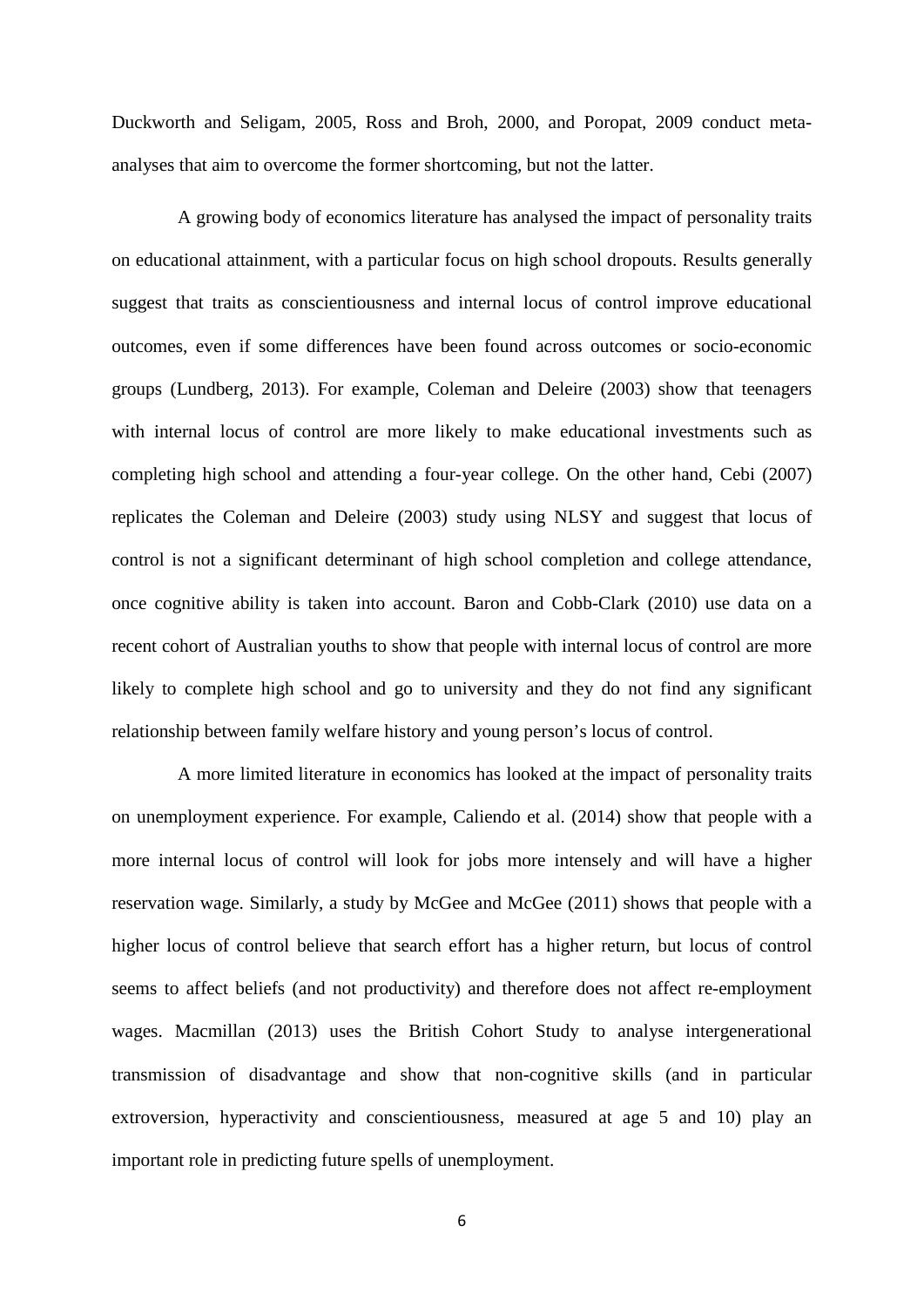One of the most notable examples of the relevance of non-cognitive skills in the economics literature is provided by Heckman and Rubinstein (2001) who analyse the performance of Graduate Equivalence Diplomas (GED) recipients and conclude that their lower achievements in the labour market and the higher prevalence of criminal or risky behaviours can be attributed to the lack of non-cognitive skills such as discipline, patience or motivation. Heckman, et al. (2006) use data from the US NLSY1979 and show that locus of control and self-esteem affect schooling decisions, wages, occupational choices, and healthrisky behaviours. Heckman and Masterov (2007) and Heckman et al. (2010) analyse the effect of the famous Perry Preschool program and emphasized the importance of investing in promoting positive non-cognitive skills from a very early age.

A separate strand of literature in psychology has analysed the role of "grit", defined as perseverance with respect to long-term goals, in predicting a variety of success outcomes, including educational attainment. Thus work shows that continuous and focused application of talent over time is crucial for achievement of difficult goals (Duckworth et al., 2007; Eskreis-Winkler et al., in press). Research in this area has shown, for example, that grit predicts: graduation from Chicago public high schools, (Eskreis-Winkler et al., in press), achieving outstanding results at the National Spelling Bee competition (Duckworth et al., 2007), as well as retention and performance in several different professions, such as teachers, (Duckworth, Quinn, & Seligman, 2009, Robertson-Kraft & Duckworth, 2014) sales agents (Eskreis-Winkler et al., in press), or members of Special Forces (Eskreis-Winkler et al., in press).

Our own analysis is important because we try to establish a connection between several personality traits, including grit, and the risk of dropping out from education and employment (becoming NEET) for English teenagers. The economics literature on the determinants of NEET status is very limited, despite a great deal of policy attention and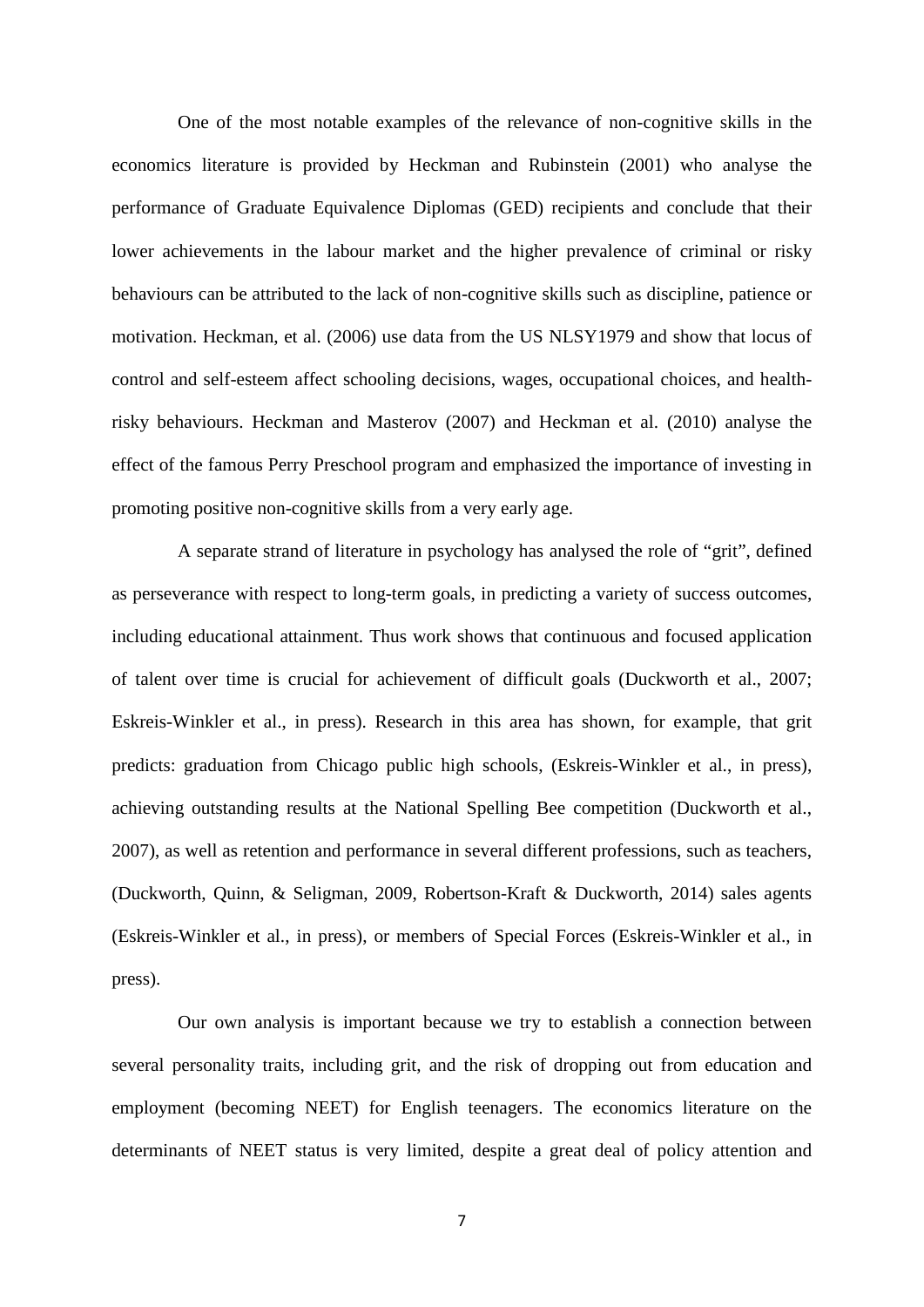investments to address this phenomenon. Cornaglia et al. (2012) show that poor mental health increases the probability of being NEET by around 3 p.p, after controlling for exam performance at age 16. Carneiro et al. (2007) use data from the NCDS to show that social skills have an important role in determining school attainment and labour market outcomes more generally. Britton et al. (2011) discuss different definitions of youth unemployment and NEET, and identify a group of characteristics measured at age 14 that may be used to predict the risk of becoming NEET such as low test scores, and poor socio-economic background. High school results appear to be stronger predictors of NEET status than socio-economic status (see also Crawford et al., 2010). However, none of these studies has looked at the importance of personality traits in predicting (and avoiding) NEET status.

# **3. Data**

This paper uses data from the Longitudinal Study of Young People in England (LSYPE). This is a large-scale cohort survey of English adolescents, selected to be representative of young people in England but at the same time as oversampling specific groups. Adolescents were interviewed for the first time when they were in school year 9 in 2004 at the age of 14. LSYPE children can be linked to the National Pupil Database (NPD), a pupil-level administrative database that matches pupil and school characteristics data to pupil attainment and contains detailed information on test scores for all the LSYPE children. We use this data to obtain information about LSYPE children's results in test scores at age 16 (Key Stage 4 or GCSE). The study is managed by the UK Department of Education and covers a wide range of topics, including academic achievements, family relationships, attitudes toward school, family and labour market, and some more sensitive or challenging issues, such as risky health behaviours (smoking, alcohol drinking, drug taking), personal relationships, etc.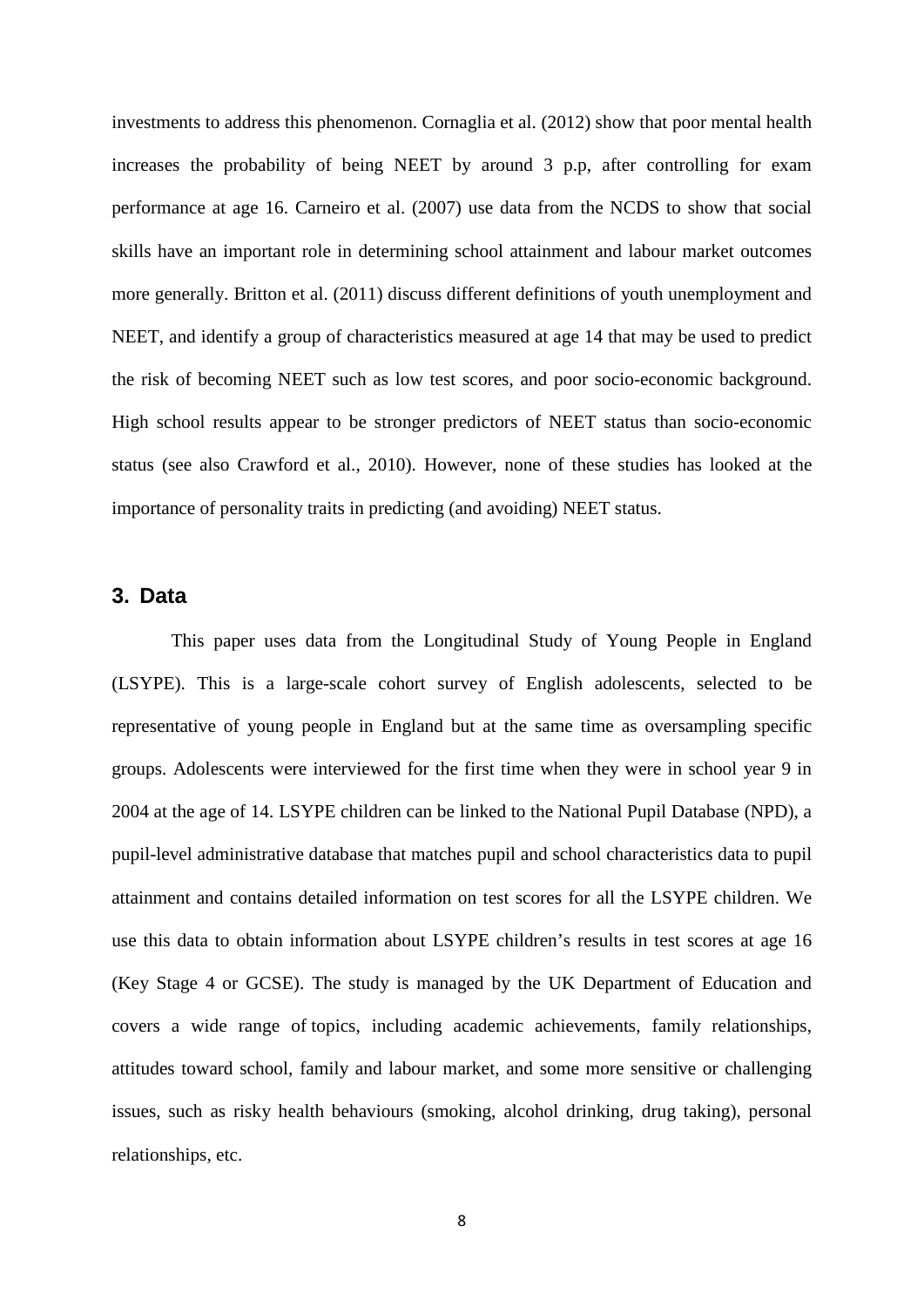In the first wave around 15,500 young people were interviewed. In the first four waves, parents/guardians were also interviewed. Our final sample includes around 6,000 observations of children with non-missing information on personality traits, test scores, and other essential information on the child's birth and family background (the selected observations were not significantly different from the original data in terms of their observable characteristics).

#### *3.1 Outcomes*

We investigate the effect of personality traits on the chances of dropping out from education of employment (being NEET). In particular, at each wave, the youths in LSYPE are asked to report their main activity. We use this information collected at wave 4, 5, 6 and 7 (age 17-18 to 20-21) and follow the definition of NEET reported in the LSYPE documentation. In particular, a young person is defined NEET if they are: unemployed (and looking for work), looking after the family, having a break from study and work (excluding people who are waiting for exam results, have applied for a university course, are waiting to participate in government training programs or travelling).

We consider three different NEET outcomes:

- Having been NEET at least once in the 4 waves
- Having been NEET for two or more years (core NEET)
- Number of years spent being NEET

### *3.2 Personality traits*

Personality is very complex and factor analysis has been widely utilised in personality psychology to identify a number of common factors derived from a variety of questions (Cobb-Clark et al., 2014; Piatek and Pinger 2010; and Almlund *et a*l., 2011). LSYPE does not include information about the "Big Five" personality traits that have been the focus of some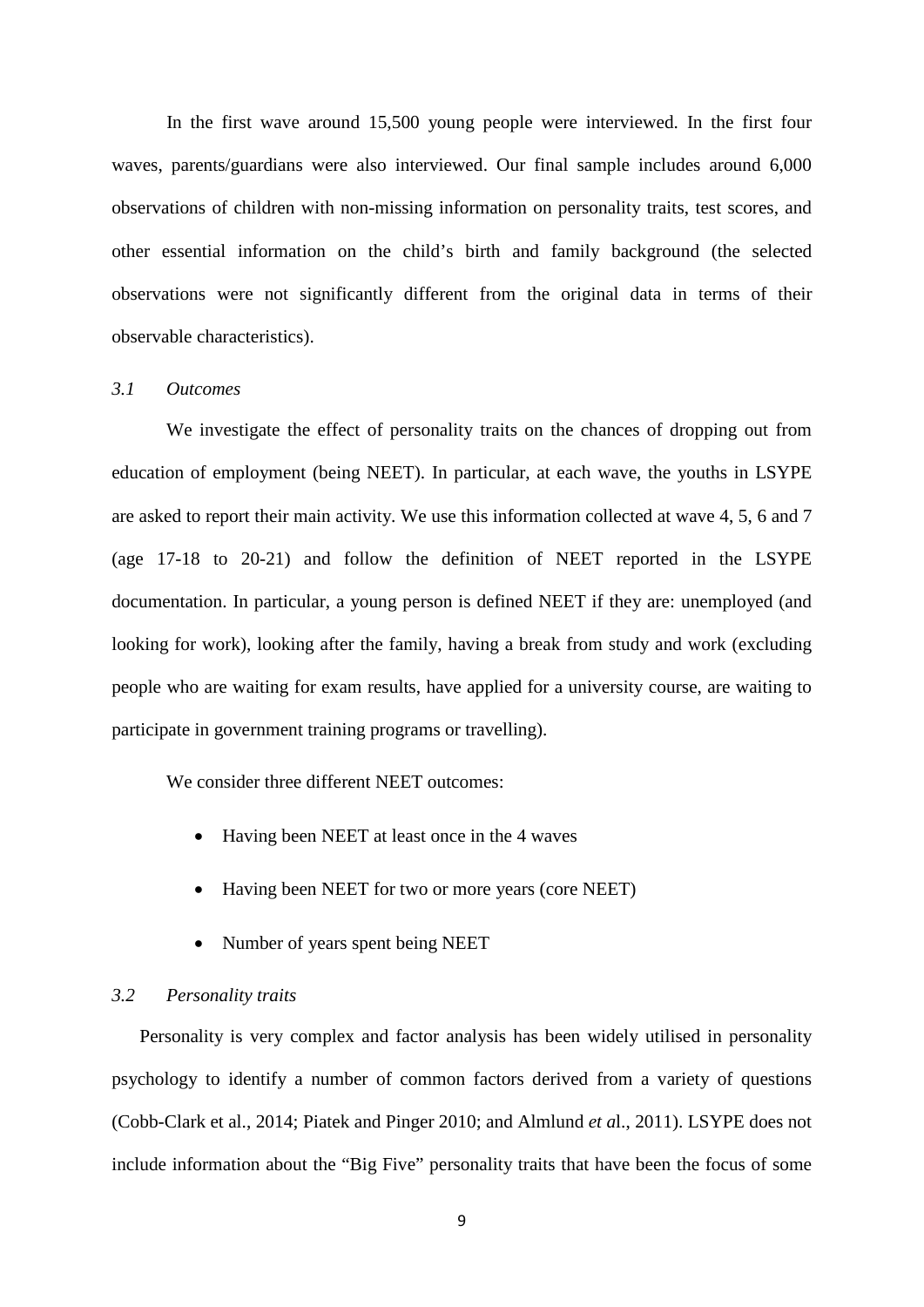recent research (see Almlund *et al*., 2011 for a review of possible alternatives), but it does include a series of questions on perseverance, locus of control, self-esteem, and long term goals and interests and attitudes towards school work.

Grit is the tendency to sustain interest in and effort toward very long-term goals (Duckworth et al., 2007). Individuals who are gritty are able to maintain focus and effort towards challenges, despite difficulties and failures, and are more likely to be high achievers. Research in the field of psychology, especially led by Angela Duckworth and her colleagues, has analysed the predictive power of grit and has showed that grit predicts high achievement and performance in several different fields, including education and labour market (see for example Duckworth, Quinn, an Seligman, 2009; Eskreis-Winkler et al., 2014; Robertson-Kraft and Duckworth, 2014). LSYPE includes seven questions on working attitudes and long term objectives (see the Appendix for details). We follow Duckworth et al., 2007 and use these questions to calculate a "Grit scale", where the maximum score is 4 (extremely gritty) and the lowest score is 1 (not at all gritty). We also construct a binary indicator, and define an individual as "gritty" if her/his score is in the top quartile of the grit scale.

Locus of control refers to the extent to which individuals believe that they can affect and control events happening in their own life (Rotter, 1966). People with external locus of control believe that their actions and behaviours do not have an effect on future life outcomes, while individuals with internal locus of control generally believe that life events are mostly caused by their own decisions and behaviours.

We measure locus of control using children's responses to six questions (see the Appendix for details). We follow the previous literature in the field (see for example Cobb-Clark *et al.,* 2014 and Piatek and Pinger 2010) and use factor analysis to create indices of internal and external locus of control. Children are classified as external if they have a score in the top quartile of the distribution of the external index, derived from factor analysis (see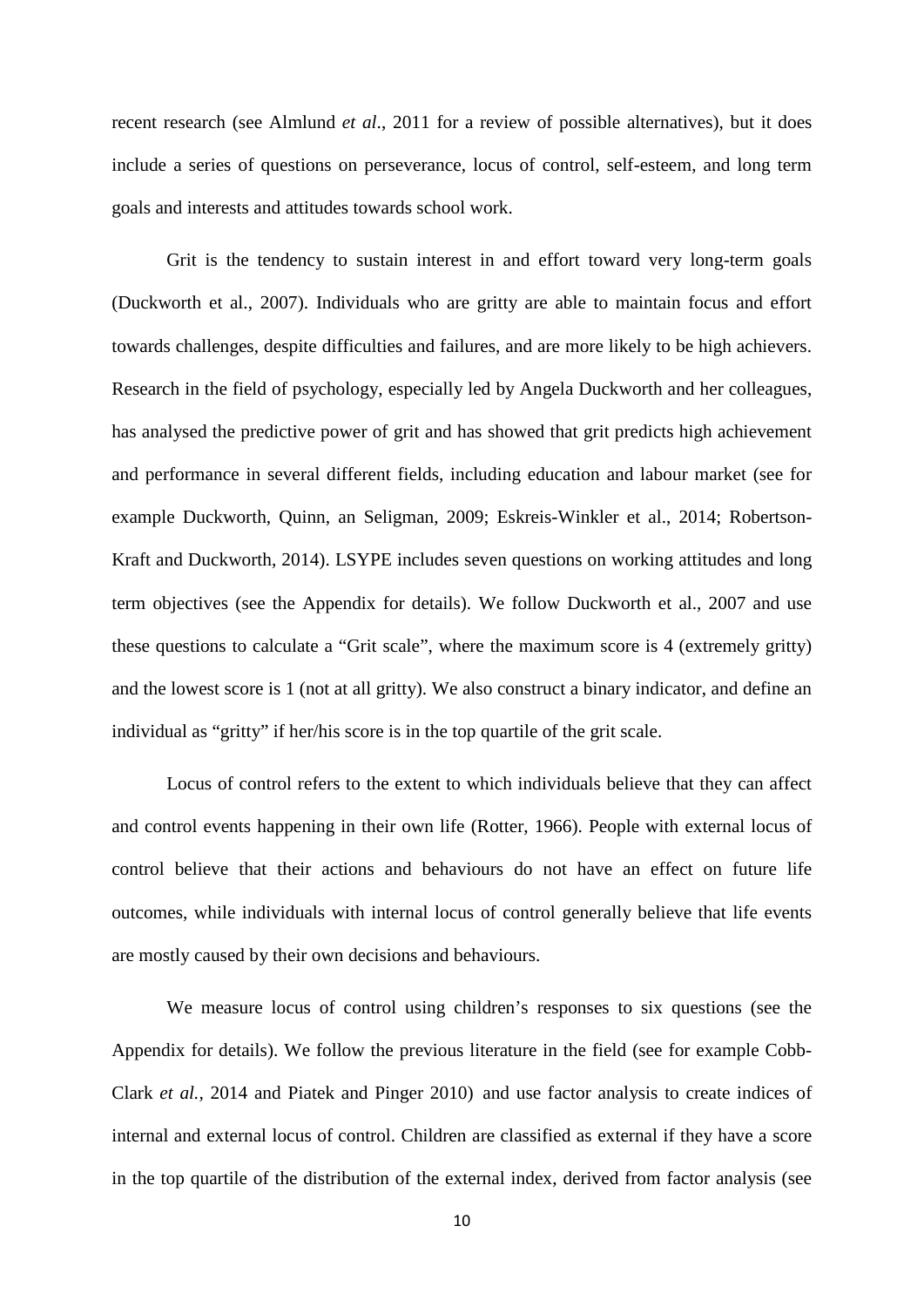Schurer, 2014). We also examine the robustness of this definition, by classifying children as external if they have a score in the top third or half of the distribution of the external index (see Caliendo *et al*., 2014). Self-esteem refers to an individual emotional evaluation of her/his own value. LSYPE includes two questions on self-esteem (see Appendix for details) asked at waves 2 and 4. We construct an indicator of low self-esteem equal to 1 if they have placed themselves in the most distressed category for one of the two questions at least once between the two waves (around 26% of the children in the sample)<sup>1</sup>.

#### *3.3 Other explanatory variables*

We estimate three versions of our model, progressively increasing the set of independent variables. All of the variables we control for are, arguably, pre-determined variables – that is, not themselves influenced by personality traits. Our first most parsimonious model only includes at-birth characteristics such as: birth-weight; whether the child was premature; ethnic background; sex of the child; and family characteristics such as marital status and age of the mother at birth. In the second model we include other family's characteristics (measured at wave 1) such as: child's or parent's disability, maternal education and employment status, whether the child lives in a single parent family, grandparents' education, family income and older siblings. In the last version of the model, we also control for test scores at age 16. At the end of Key Stage 4 (from 13 to 16 years old), pupils take the national public General Certificate in Secondary Education (GCSE) in most subjects studied – often in as many as 10 subjects. GCSE grades range from  $A^*$  to G. Our independent variables is a binary variable indicating having 5 GCSE passes including Mathematics and English which is usually required for students following an academic track for progression beyond age 16.

<span id="page-11-0"></span><sup>&</sup>lt;sup>1</sup> Alternative/more restrictive indicators of low self-esteem were constructed to test the robustness of our estimates and results are available on request.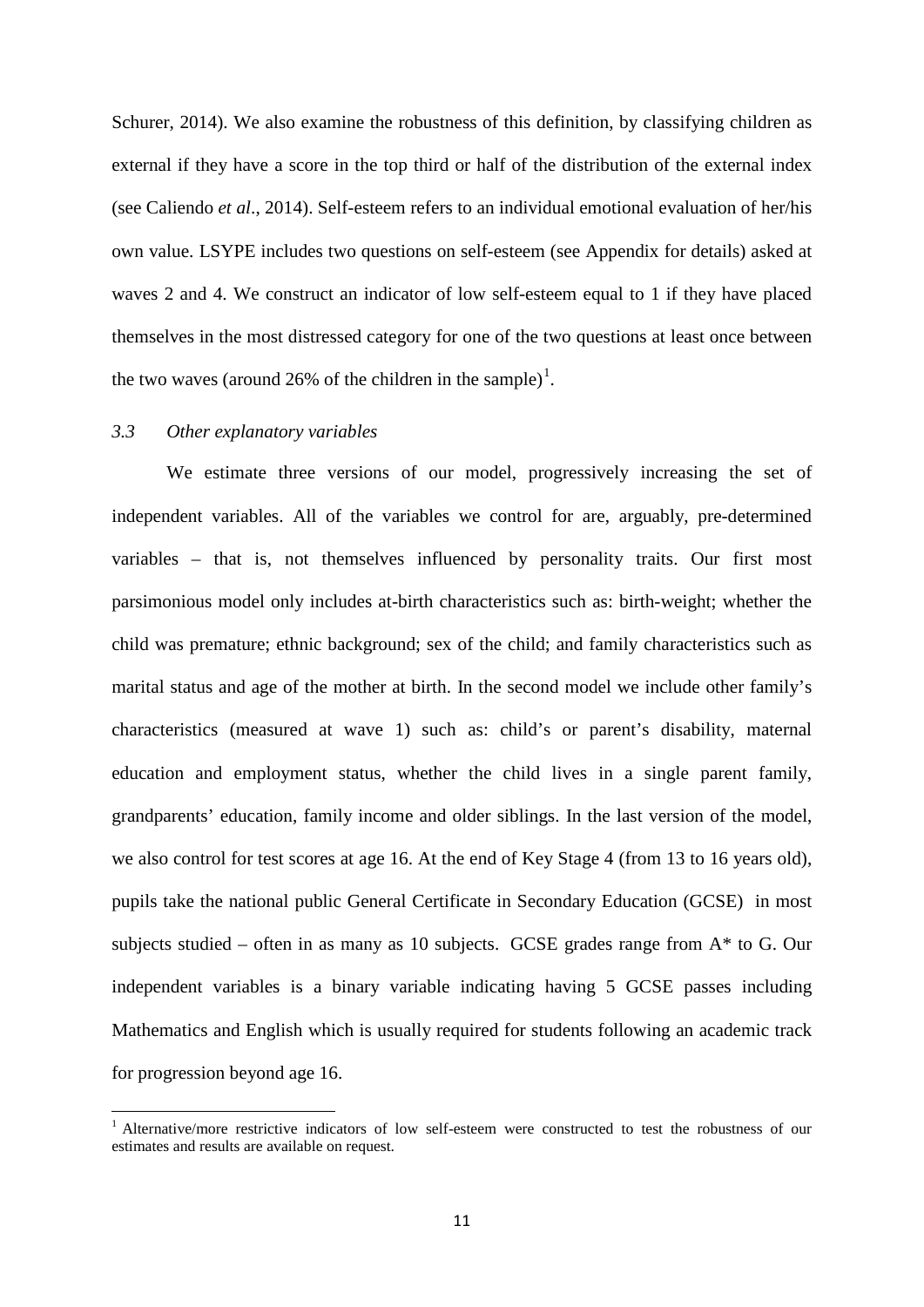|                                                 | Whole sample | External locus of Low self-esteem<br>Control |       | High level of<br>grit |
|-------------------------------------------------|--------------|----------------------------------------------|-------|-----------------------|
| Has been NEET<br>at least once (w4)<br>to $w7)$ | 15%          | 24%                                          | 23%   | 8%                    |
| Has been NEET<br>for 2 or more<br>years         | 4.7%         | 9%                                           | 6.5%  | 1.4%                  |
| No. years NEET                                  |              |                                              |       |                       |
| $\overline{0}$                                  | 84.5%        | 76%                                          | 77%   | 92%                   |
| $\mathbf{1}$                                    | 11%          | 15%                                          | 16.5% | 6.5%                  |
| $\overline{2}$                                  | 3%           | 6%                                           | 4.3%  | 0.8%                  |
| 3                                               | 1%           | 2.4%                                         | 1.7%  | 0.5%                  |
| $\overline{4}$                                  | 0.5%         | 0.6%                                         | 0.5%  | 0.2%                  |

*Table 1 - Descriptive statistics of outcome variables by personality traits*

Table 1 presents descriptive statistics on the outcome variables, broken down by personality traits. Individuals who have external locus of control or low self-esteem seem a lot more likely to end up being NEET (and being in this condition for a longer period of time), while grit seems to have a protective effect.

Table 2 analyses other characteristics of youths who are NEET at age 17-20 in our sample: these young people are more likely to have performed poorly in their GCSE exams and to come from families in low socio-economic background (lower family income, lower maternal education and employment, higher incidence of single or very young parents).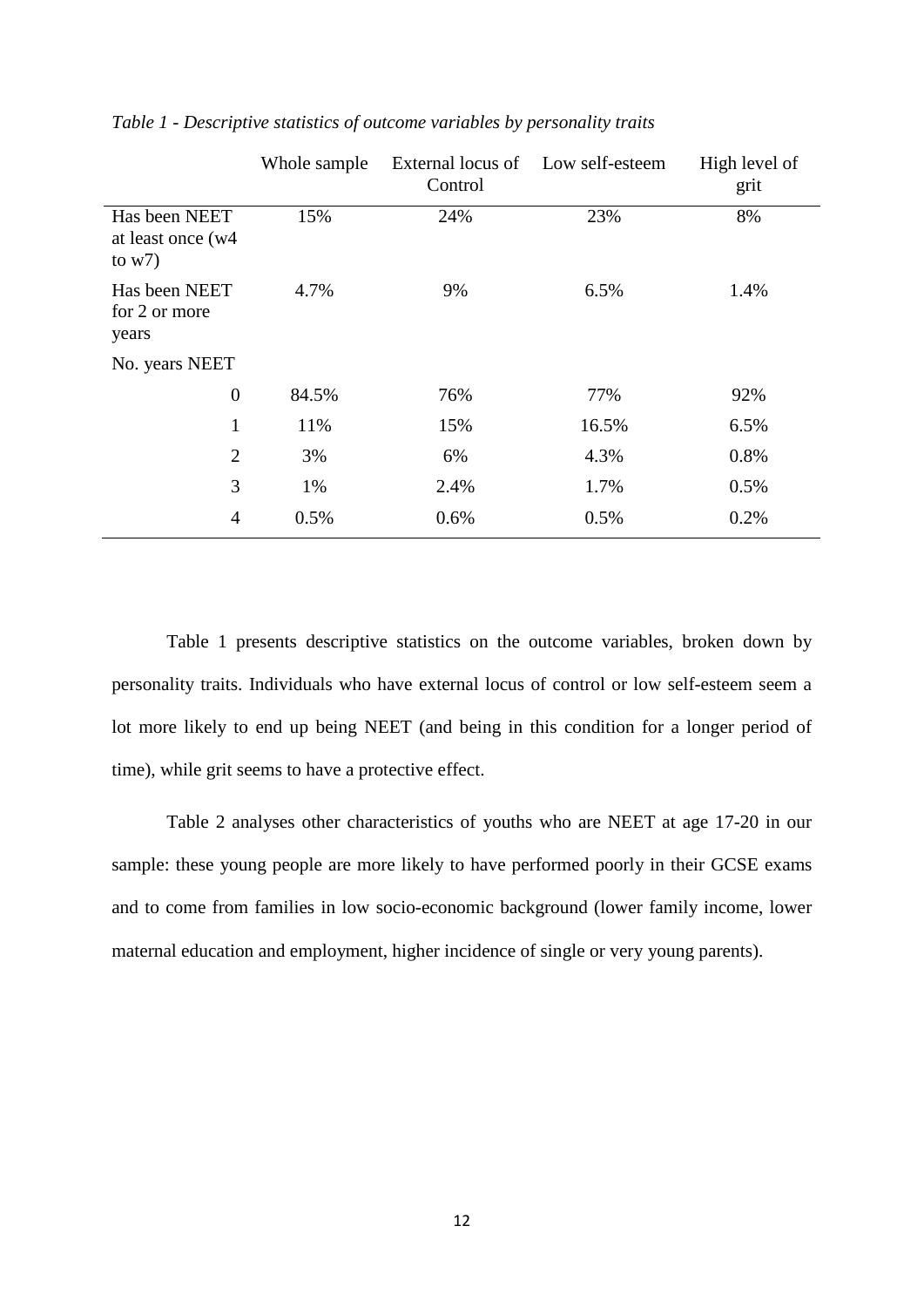|                                                 | Never been<br><b>NEET</b> | Has been NEET at<br>least once $(w4 \text{ to } w7)$ | Has been NEET for 2<br>or more years |
|-------------------------------------------------|---------------------------|------------------------------------------------------|--------------------------------------|
| N. GCSE with A*-C                               | 7.4                       | 3.5                                                  | 2.4                                  |
| Household income<br>$< 11,400$ £                | 20%                       | 31%                                                  | 34%                                  |
| Household income betw.<br>11,400 and 31,200£    | 42%                       | 50%                                                  | 54%                                  |
| Household income<br>>31,200f                    | 38%                       | 19%                                                  | 12%                                  |
| Mother has university<br>degree                 | 16%                       | 6%                                                   | 5%                                   |
| Mother has other higher<br>education            | 15%                       | 10%                                                  | 6%                                   |
| Mother senior high school<br>graduate           | 16%                       | 11%                                                  | 9%                                   |
| Mother junior high school<br>graduate           | 30%                       | 32%                                                  | 29%                                  |
| Mother has qualifications<br>level 1 or below   | 8%                        | 13%                                                  | 18%                                  |
| Mother has other<br>qualification               | 3%                        | 5%                                                   | 5%                                   |
| Mother has no<br>qualifications                 | 12%                       | 23%                                                  | 28%                                  |
| Single mother household<br>at birth             | 17%                       | 32%                                                  | 33%                                  |
| Mother younger than 20<br>y.o. at birth         | 5%                        | 10%                                                  | 13%                                  |
| Male                                            | 52%                       | 56%                                                  | 55%                                  |
| <b>Black</b>                                    | 5%                        | 4%                                                   | 4%                                   |
| Asian                                           | 9%                        | 6%                                                   | 6%                                   |
| Mixed                                           | 6%                        | 6%                                                   | 5%                                   |
| Mother was unemployed<br>at wave 1              | 1%                        | 2%                                                   | 4%                                   |
| Mother was out of the<br>labour force at wave 1 | 20%                       | 34%                                                  | 42%                                  |

*Table 2 – Descriptive statistics of other independent variables by NEET status*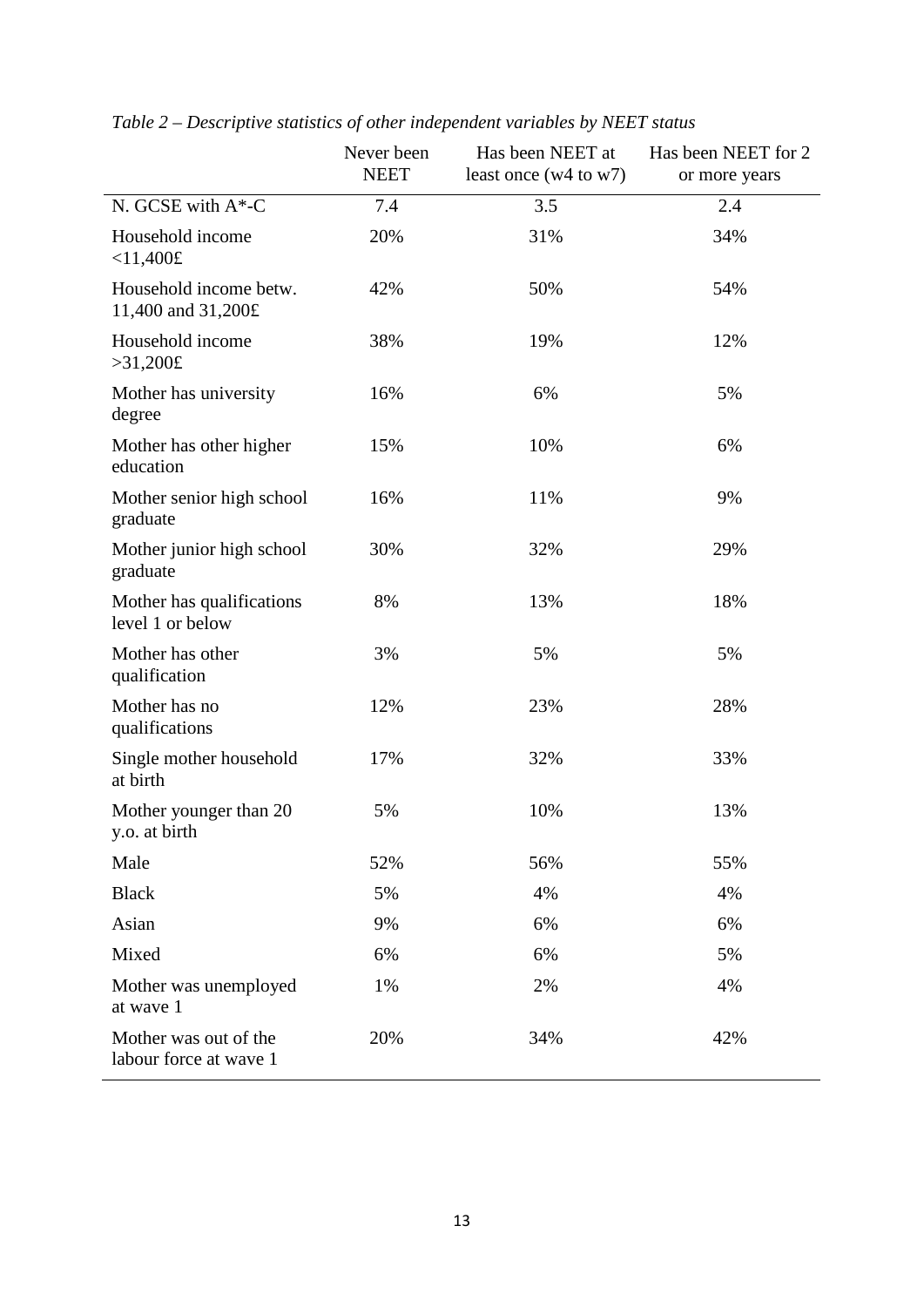# **4. Estimation**

Our basic specification is firstly estimated using Ordinary Least Squares to control for observable confounders. However, this method is well known to lead to biased estimates of the causal effects because of neglected heterogeneity. The linear model can be written as:

$$
Y_i = \alpha + P_i' \beta + X_i' \gamma + \varepsilon_i \tag{1}
$$

where  $Y_i$  represents NEET outcomes (chances of being NEET at least once between wave 4 and wave 7; having been NEET for at least two years; number of years in NEET condition),  $P_i$  is a vector of psychological traits (binary indicators of grit, external locus of control, low self-esteem) and *X*<sub>i</sub>' is a vector of child's and family's characteristics. Our data does not contain any quasiexperimental variation across the sample that might allow us to address the selection on unobservables problem. Therefore, we try to tighten the upper bound provided by OLS estimation through the estimation of three different specifications of our model, gradually including a more detailed set of independent variables. Estimation by OLS could be biased if we are not controlling for variables that actually play an important role in determining NEET status (the so-called omitted variable bias), or because of reverse causality (i.e change in personality because of NEET status). However, the previous literature has shown that personality traits tend to be quite stable after childhood (Cobb-Clark and Schurer, 2012 and 2013) and most of the questions we use to construct our indexes of personality traits have been asked at least one year before recording NEET status.

Standard OLS regression controlling linearly for the observable characteristics and personality traits may be biased if the true model were not linear in terms of the observed variables and if the effect of personality traits on NEET outcomes is not homogeneous (ie the same for all individuals). If this is the case, OLS will not, in general, recover the Average Treatment on Treated (ATT) effect. Both these biases are exacerbated if some children fall outside the so-called common support of the observables – that is, if we cannot find in our sample some children with a particular personality trait that are comparable to other children in the sample of those without that particular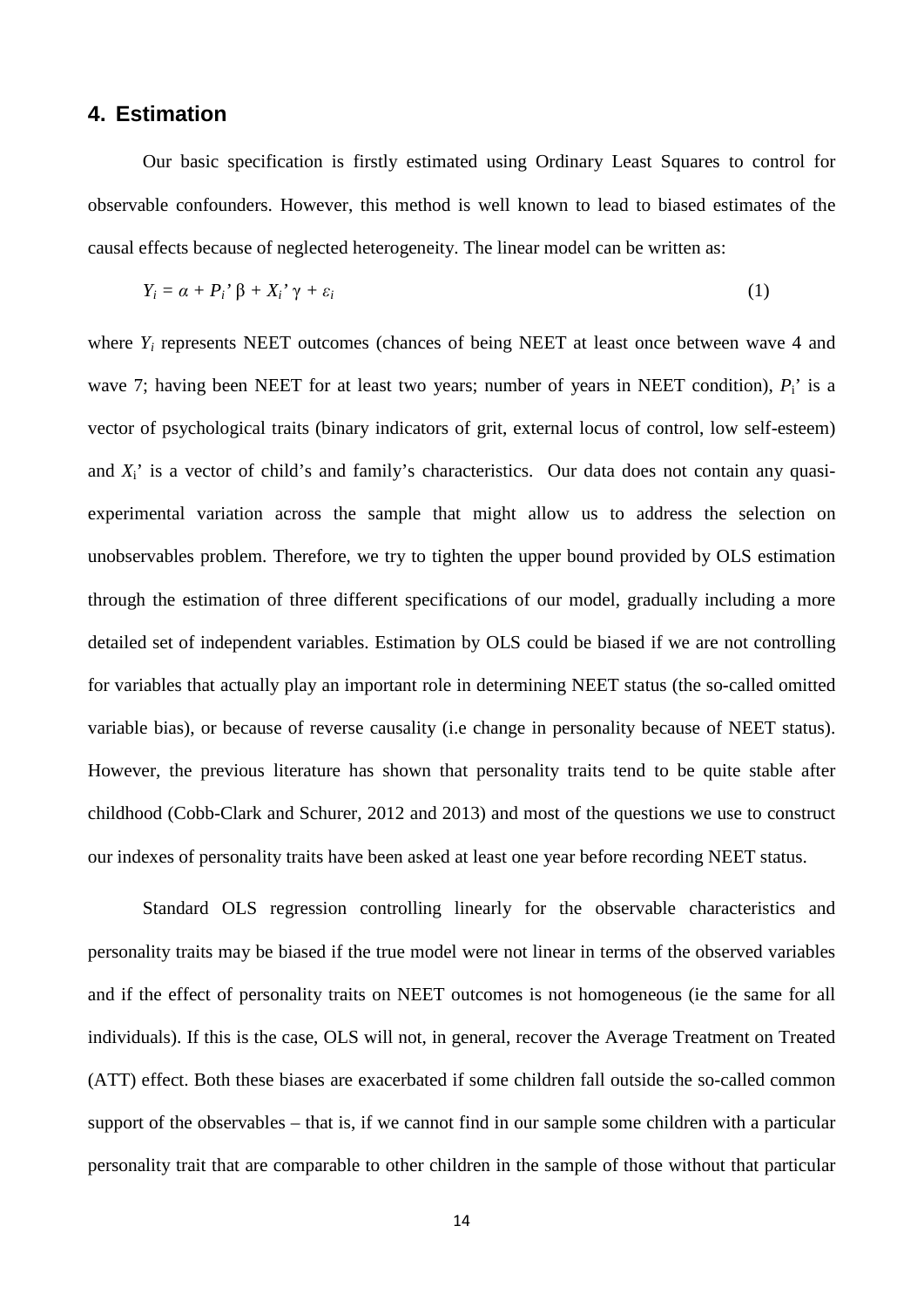trait. If that is the case, OLS would be comparing non comparable children using linear extrapolation. Therefore, we also estimate using propensity score matching that limits inference to samples where we can find overlap in the distribution of covariates across the treatment and does not rely on any assumptions about the functional form.

As with OLS, PSM relies on conditional independence that implies no selection on the unobservables conditional on the observables. On the other hand, PSM attaches weights to the observations in the control group, so that the distribution of their observable characteristics is realigned to the treatment group. Thus, it is preferred to OLS because of its more convincing comparison of treated and control units. Lastly, there is some (debated) evidence suggesting that it contributes to a reduction in selection bias (see Dehejia and Wahba 2002, Dehejia 2005, and Smith and Todd 2004). For all these reasons, matching provides a convincing way to select the observations on which other estimation methods can be based.

Propensity Score Matching has also been used in various recent papers investigating the determinants of child well-being (see for example Ruhm, 2008, Berger *et al.,* 2005, and Goodman and Sianesi, 2005) and the effect of personality traits (Caliendo *et al*., 2014; Mendolia and Walker, 2014). The idea of propensity score matching is to match children with different personality traits (for example, with and without a high level of grit) who are as comparable as possible in all other observable characteristics. More specifically, we first estimate the conditional probability of having a specific personality trait, such as being gritty, for each child, given our covariates (the so-called propensity scores). Then, each treated child is matched with a comparison child (i.e. without the specific personality trait) with the closest propensity score. In other words, estimated propensity scores are used to create a matched control group. Non-matched individuals are dropped from the analysis. Our analysis is performed using the STATA routine *psmatch2* and appropriate tests have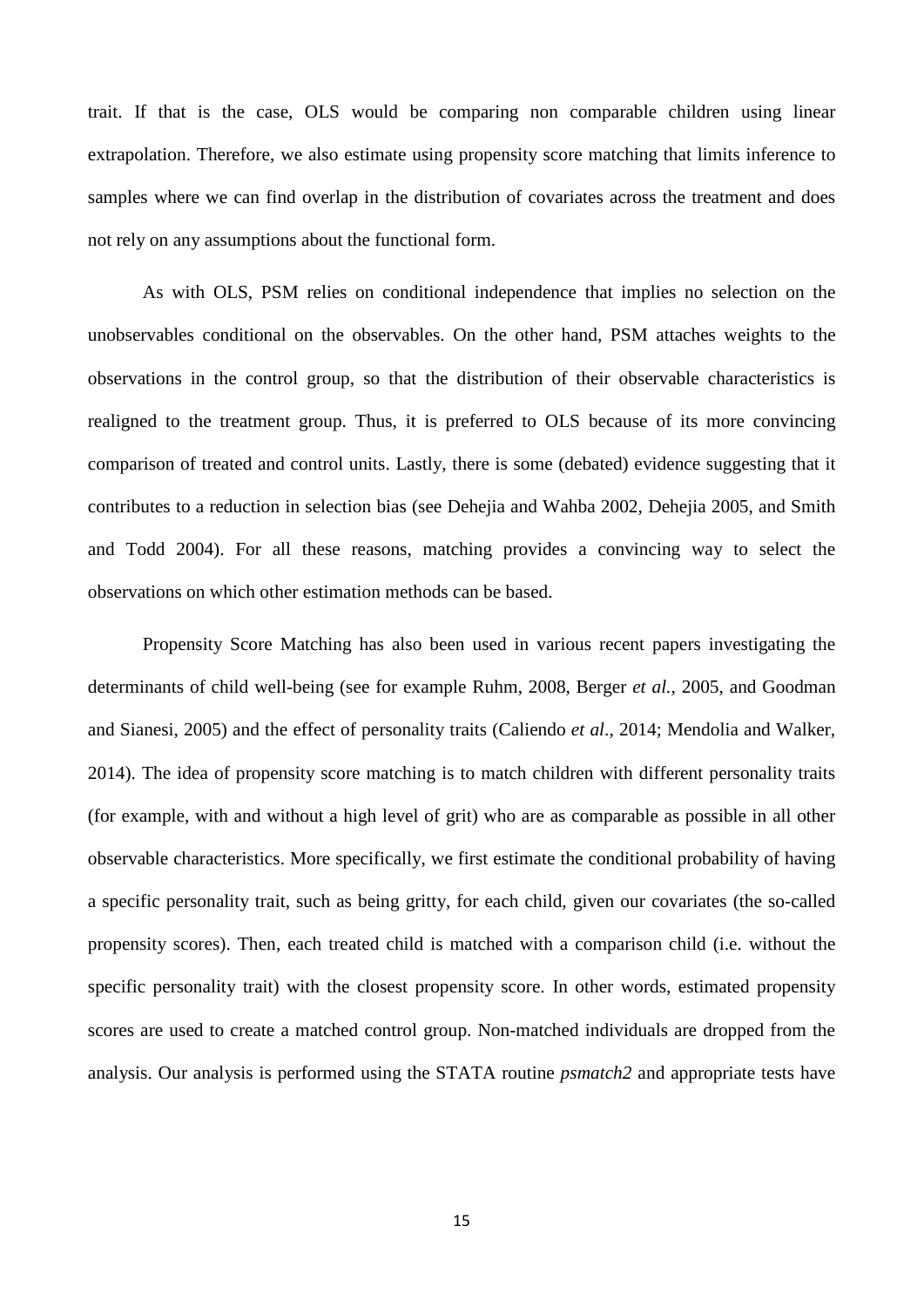been run, in order to compare covariate distributions across our matched groups to ensure that adequate balance has been obtained (results available in Appendix Table A1)<sup>[2](#page-11-0)</sup>.

Lastly, we examine the robustness of our results using the methodology proposed by Altonji *et al*. (2005) (AET) that uses the selection on *observable* traits to provide information about the potential for selection on *unobservable* characteristics. According to this approach, the part of an outcome  $(Y_i)$  that is related to the observables has the same relationship with personality traits as the part related to the unobservables. This method requires some stringent assumptions (see Altonji *et al*., 2005 for the details and Chatterji *et al*., 2011 and Johnston *et al*., 2013 for applications of the methodology) but has the advantage of not relying on exclusion restrictions for identification. According to the AET approach, we estimate a bivariate probit model with a constrained correlation coefficient. Identification comes from this restriction as well as from functional form (Altonji *et al*., 2005). Following the AET approach, if the observable determinants of an outcome are a random set of the complete set of determinants, then selection on unobservable characteristics will be the same as the selection on observable characteristics. Altonji *et al.* (2005) show that we can estimate the following bivariate probit model:

$$
Y = \mathbf{1}(\alpha + \beta P + X' \gamma + \varepsilon > 0)
$$
 (2)

$$
P=1(Z^{\prime}\theta+u>0)
$$
 (3)

$$
\begin{pmatrix} u \\ \varepsilon \end{pmatrix} \sim N \begin{pmatrix} 0 \\ 0 \end{pmatrix} \begin{pmatrix} 1 & \rho \\ \rho & 1 \end{pmatrix} \tag{4}
$$

In this model, we use the degree of selection on the observables as a guide to identify the parameter *ρ.* The idea that "selection on the observables is the same as the selection on unobservables" is formalised as:

<span id="page-16-0"></span><sup>&</sup>lt;sup>2</sup> Our approach is similar to Goodman and Sianesi (2005) and we use propensity score matching with the nearest neighbour method with replacement (as it has been shown to reduce bias relative to matching without replacement, see Dehejia and Wahba, 2002) and then used the *common* option, so that off-support observations are automatically dropped. Similar results were obtained with other matching methods.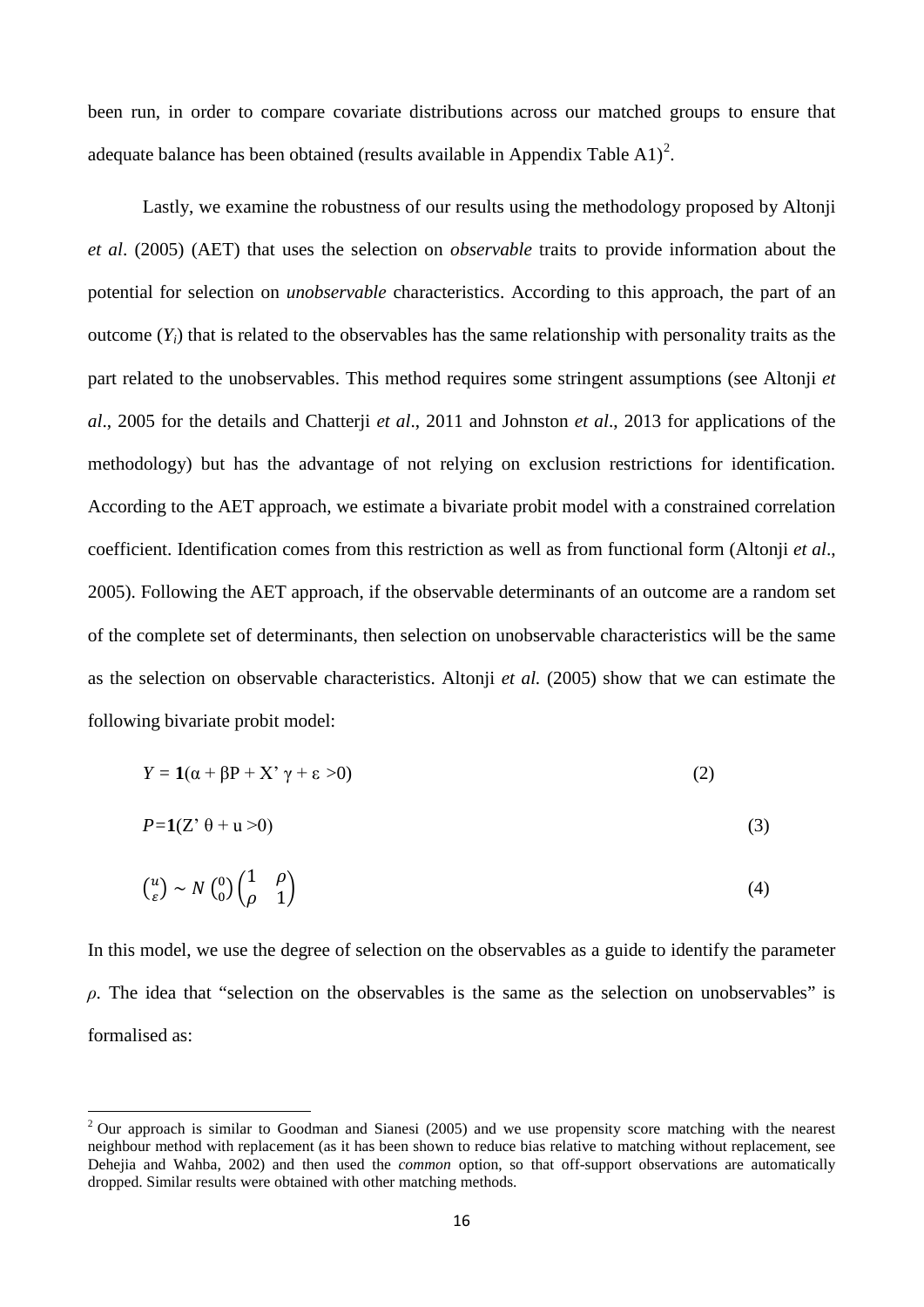$$
\frac{Cov(P,\varepsilon)}{Var(\varepsilon)} = \frac{Cov(P,X'Y)}{Var(X'Y)}\tag{5}
$$

As explained in Altonji *et al.* (2005), this condition holds under the following assumptions : the elements of *X* are chosen randomly from the full set of variables that determine *Y*; and the number of observed and unobserved factors is large enough so that no element dominates the distribution of the outcome. These assumptions are very strong but, as argued in Altonji *et al.* (2005), weaker than the standard OLS assumption that  $Cov(X, \varepsilon) = 0$ . Following Altonji *et al.* (2005), we present estimates that maximise the likelihood imposing  $\rho = \frac{Cov(P' \beta, P' \gamma)}{Var(P' \gamma)}$  which is equivalent to condition (5).

Altonji *et al.* (2005) argue that if the observable determinants of *Y* are a random sample of the complete set of determinants, selection on observable characteristics would be equal to selection on unobservable characteristics. In practice, the estimates obtained under this set of assumptions could be treated as a lower bound on the true effect, as there are various reasons to believe that the relationship between the unobservables and any potentially endogenous treatment will be weaker than the relationship between the observables and the treatment. For example, as noted in Altonji *et al.* (2005), the set of covariates X has probably been selected with the idea of reducing bias, rather than selected at random.

# **5. Results**

The results from the estimation of the effect of personality traits on chances of dropping out of education and employment are presented in Tables 3, 4, 5, and 6. As already explained, we present results from different specifications of our model, progressively increasing the set of independent variables. Model 3 includes the same variables of Model 2, but also includes a binary variable, indicating whether the youths have achieved 5 or more GCSE with a grade between A\* and C. Results from this specification are therefore conditioned on GCSE achievements. We believe it is important to show the stability of our main findings from Model 2 when controlling for GCSE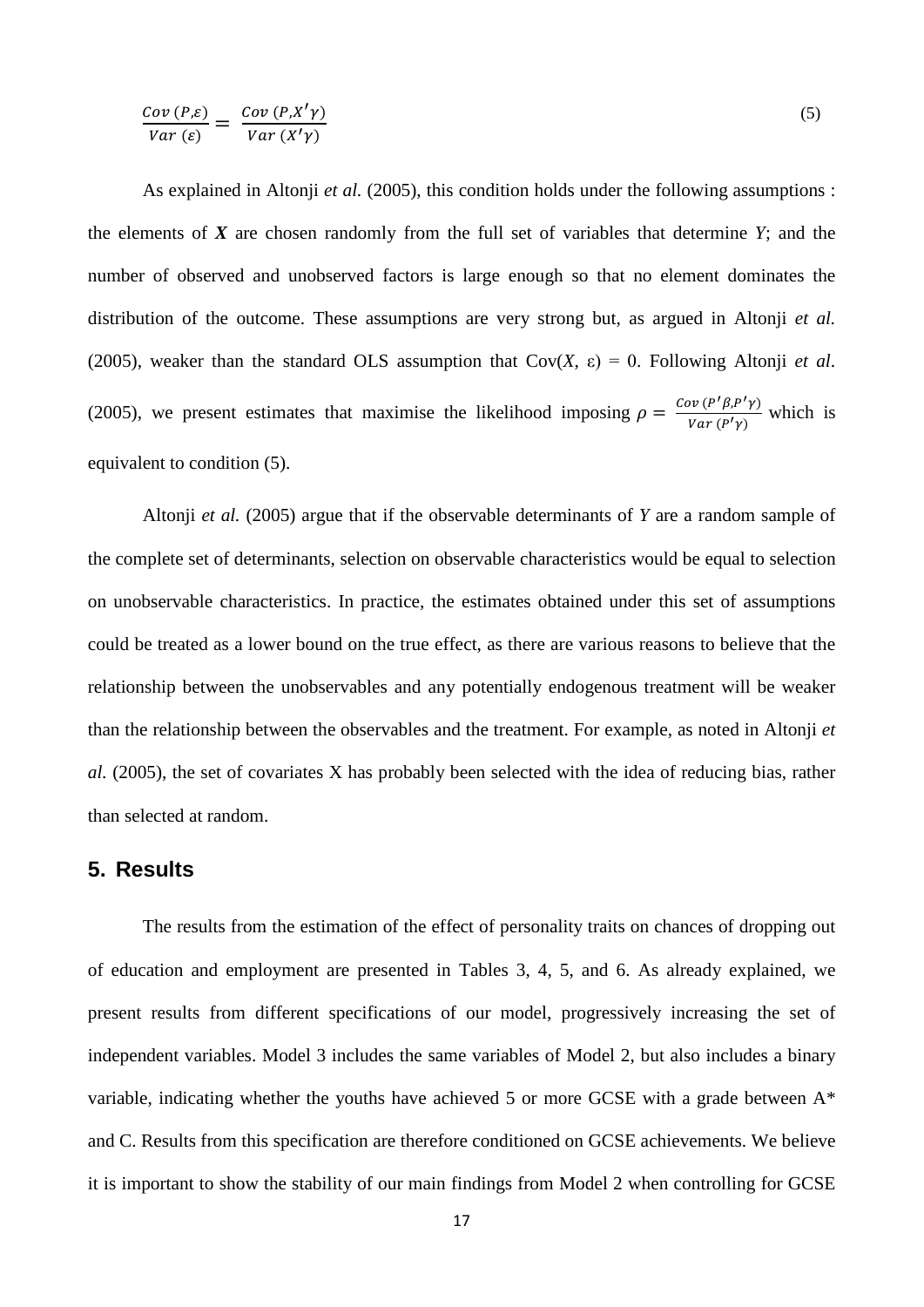achievements, as the previous literature has shown that high school attainments are among the main determinants of NEET status. Figures 1 and 2 show the distribution of propensity scores across treatment and control groups. Both graphs show that there is sufficient overlap between the treatment and control groups.



*Figure 1 - Histogram of propensity scores of treatment vs. control group*

*Figure 2 - Kernel graphs of propensity score for treated and control group*

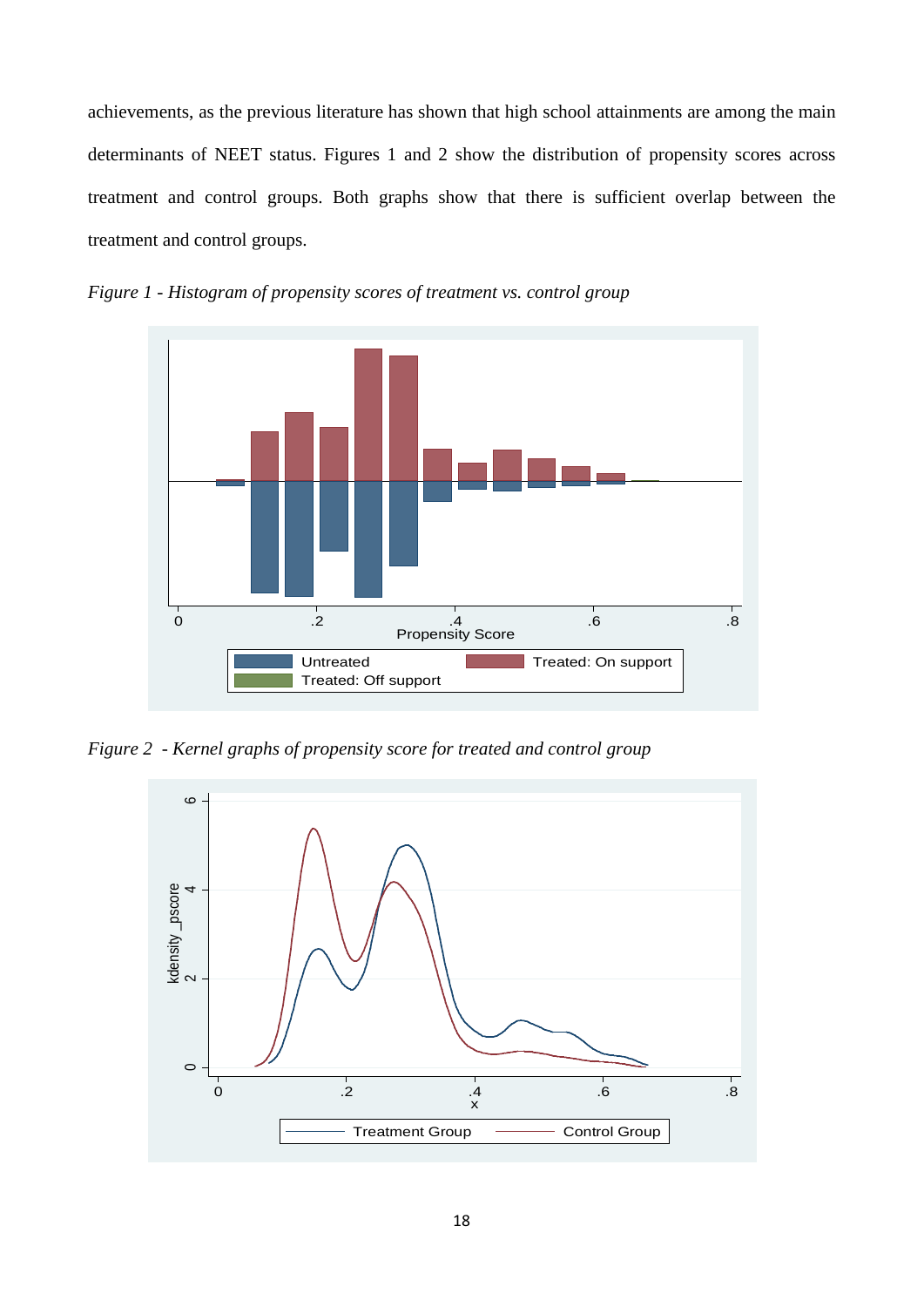Table 3 presents results from OLS and Probit models, where all three personality traits are included in the estimation at the same time. Personality traits have a strong effect on the chances of being NEET, and remaining in this condition for a relatively longer period of time. In particular, the strongest negative effect comes from low self-esteem. Having low self-esteem increases the chances of being NEET at least once in the survey by almost 9 percentage points (p.p) in Model 2 and 8 p.p in Model 3. On the other hand, grit has a strong protective effect, as gritty individuals are far less likely to have ever been NEET (- 7 p.p. in Model 2 and -5 p.p. in Model 3) and to remain in this condition for a long time. Interestingly, individuals with external locus of control and low selfesteem are more likely to be NEET for at least two years ("core NEET") by about 2 p.p. and the protective effect of grit is even higher (-2.5 p.p.). The magnitude of these effects is relevant, especially considering that the proportion of youths who remain NEET for two or more years is quite low in our sample (see Table 1). Results from the estimation with Propensity Score Matching are presented in Table 4 and confirm OLS findings. Grit strongly decreases the chances of being NEET by 10 p.p., and almost 7 p.p when we control for GCSE results in Model 3. On the other hand, youths with external locus of control and low self-esteem face higher risks of being NEET and remaining in this condition for a long period of time. The effect of self-esteem is particularly noticeable, as the size of the effect is very stable  $(+9 \text{ p.p}$  in chances of being NEET and  $+2 \text{ p.p.}$  in chances of being "core NEET") even when we control for GCSE attainments. Results from balancing tests for PSM model are reported and discussed in Appendix Table A1.

One possible explanation for the negative effects of low self-esteem is that youths with this trait tend to be unhappy with themselves and their value, and have a general negative opinion of themselves. Low self-esteem may have an impact on many different aspects of individuals' life, such as aspirations and effort to achieve the potential, and this may in turn affect the ability to make decisions about the future, and choices about education and labour market participation.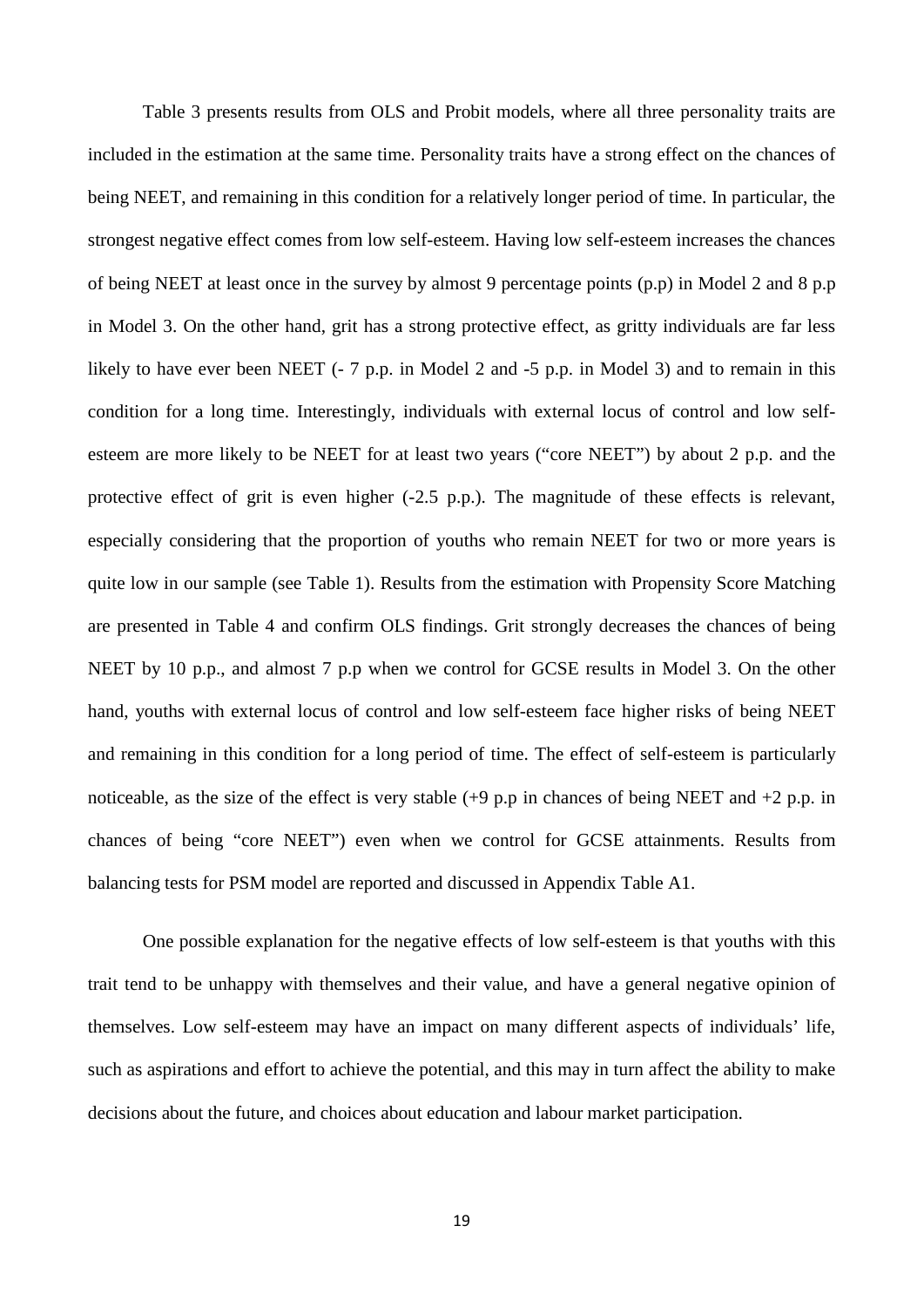|                                  | <b>Model 1</b> |                  |                                 | <b>Model 2</b> |                  |                          | <b>Model 3</b> |                            |                          |
|----------------------------------|----------------|------------------|---------------------------------|----------------|------------------|--------------------------|----------------|----------------------------|--------------------------|
|                                  | <b>NEET</b>    | <b>Core NEET</b> | <b>No.</b> years<br><b>NEET</b> | <b>NEET</b>    | <b>Core NEET</b> | No. years<br><b>NEET</b> | <b>NEET</b>    | <b>Core</b><br><b>NEET</b> | No. years<br><b>NEET</b> |
| <b>OLS</b>                       |                |                  |                                 |                |                  |                          |                |                            |                          |
| External                         | 0.079          | 0.044            | 0.142                           | 0.048          | 0.031            | 0.092                    | 0.018          | 0.020                      | 0.047                    |
| Locus of                         | $(0.010)$ ***  | $(0.006)$ ***    | $(0.017)$ ***                   | $(0.011)$ ***  | $(0.0069)$ ***   | $(0.018)$ ***            | $(0.011)$ ***  | $(0.006)$ ***              | $(0.019)$ **             |
| Control                          |                |                  |                                 |                |                  |                          |                |                            |                          |
| Gritty                           | $-0.082$       | $-0.035$         | $-0.131$                        | $-0.072$       | $-0.032$         | $-0.114$                 | $-0.053$       | $-0.026$                   | $-0.085$                 |
|                                  | $(0.010)$ ***  | $(0.006)$ ***    | $(0.017)$ ***                   | $(0.011)$ ***  | $(0.006)$ ***    | $(0.018)$ ***            | $(0.011)$ ***  | $(0.006)$ ***              | $(0.018)$ ***            |
| Low Self-                        | 0.082          | 0.019            | 0.111                           | 0.087          | 0.018            | 0.113                    | 0.0824         | 0.018                      | 0.107                    |
| Esteem                           | $(0.010)$ ***  | $(0.006)$ ***    | $(0.016)$ ***                   | $(0.011)$ ***  | $(0.006)$ ***    | $(0.018)$ ***            | $(0.011)$ ***  | $(0.006)$ ***              | $(0.017)$ ***            |
| F stat                           | 34.42          | 16.50            | 31.38                           | 22.88          | 11.32            | 21.78                    | 30.06          | 12.47                      | 27.22                    |
| (p-value)                        | 0.000          | 0.000            | 0.000                           | 0.000          | 0.000            | 0.000                    | 0.000          | 0.000                      | 0.000                    |
| N. observations                  | 6,474          | 6,474            | 6,474                           | 5,224          | 5,224            | 5,224                    | 5,180          | 5,180                      | 5,180                    |
| <b>Probit (Marginal Effects)</b> |                |                  |                                 |                |                  |                          |                |                            |                          |
| External                         | 0.075          | 0.037            |                                 | 0.041          | 0.019            |                          | 0.012          | 0.009                      |                          |
| Locus of                         | $(0.011)$ ***  | $(0.007)$ ***    |                                 | $(0.011)$ ***  | $(0.006)$ ***    |                          | $(0.010)$ ***  | $(0.004)$ ***              |                          |
| Control                          |                |                  |                                 |                |                  |                          |                |                            |                          |
| Gritty                           | $-0.086$       | $-0.036$         |                                 | $-0.076$       | $-0.028$         |                          | $-0.059$       | $-0.021$                   |                          |
|                                  | $(0.0089)$ *** | $(0.004)$ ***    |                                 | $(0.009)$ ***  | $(0.004)$ ***    |                          | $(0.009)$ ***  | $(0.004)$ ***              |                          |
| Low Self-                        | 0.082          | 0.017            |                                 | 0.085          | 0.013            |                          | 0.078          | 0.011                      |                          |
| Esteem                           | $(0.011)$ ***  | $(0.006)$ ***    |                                 | $(0.012)$ ***  | $(0.005)$ ***    |                          | $(0.011)$ ***  | $(0.004)$ ***              |                          |
| N. observations                  | 6,474          | 6,474            |                                 | 5,224          | 5,224            |                          | 5,180          | 5,180                      |                          |

### *Table 3 Effect of personality traits on NEET status – OLS and Probit Estimation Results*

Note: Standard errors are in brackets. \* indicates that the underlying coefficient is significant at 10% level, \*\* at 5% and \*\*\*at 1%. Additional variables included in the analysis are listed at p. 9-10.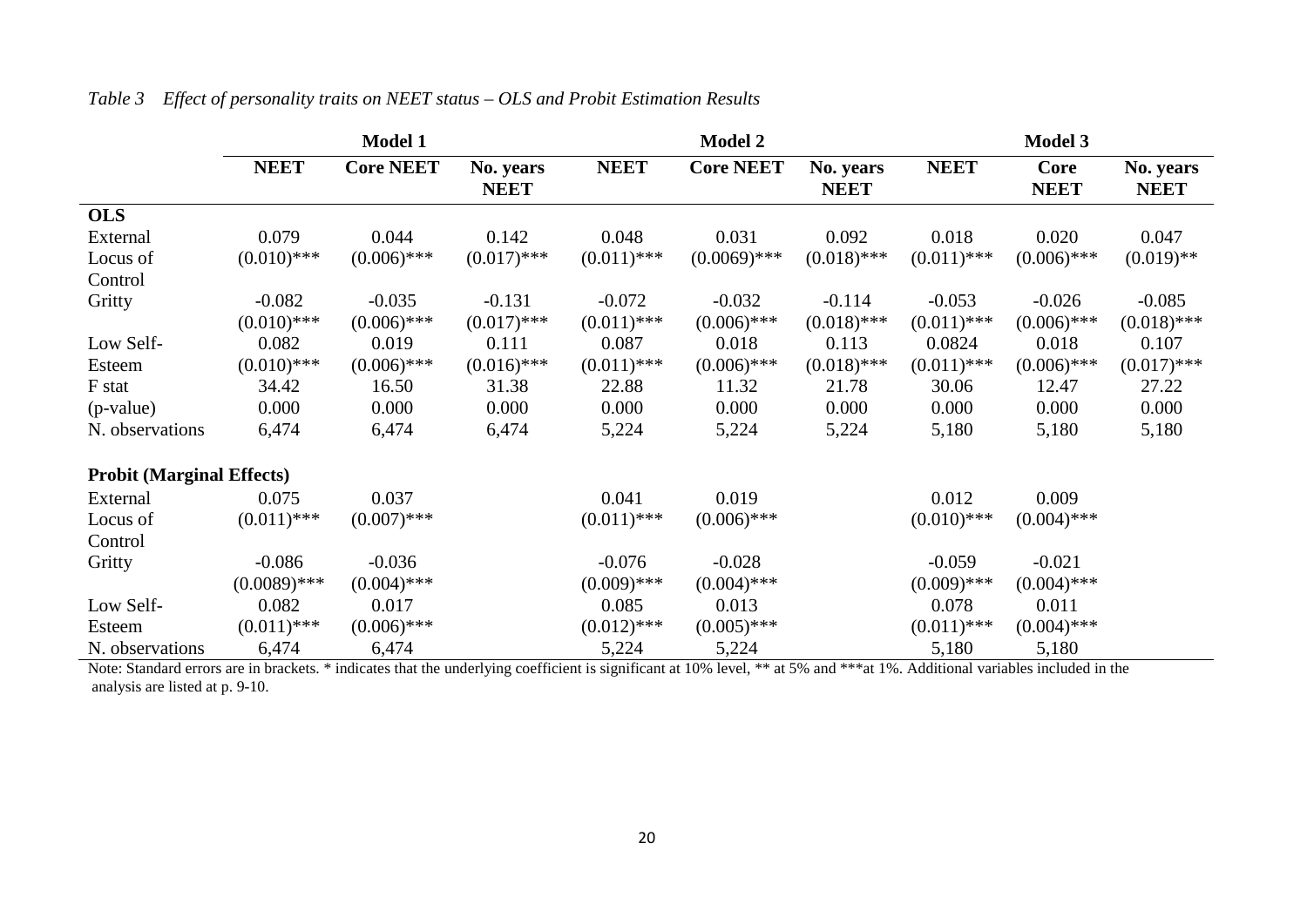|                       | <b>Model 1</b> |                  |                         | <b>Model 2</b> |                  |                         | <b>Model 3</b> |                     |                         |
|-----------------------|----------------|------------------|-------------------------|----------------|------------------|-------------------------|----------------|---------------------|-------------------------|
|                       | <b>NEET</b>    | <b>Core NEET</b> | No years<br><b>NEET</b> | <b>NEET</b>    | <b>Core NEET</b> | No years<br><b>NEET</b> | <b>NEET</b>    | Core<br><b>NEET</b> | No years<br><b>NEET</b> |
| <b>External locus</b> | 0.089          | 0.038            | 0.153                   | 0.091          | 0.041            | 0.146                   | 0.044          | 0.025               | 0.078                   |
| of control            | $(0.024)$ ***  | $(0.014)$ ***    | $(0.039)$ ***           | $(0.017)$ ***  | $(0.011)$ ***    | $(0.029)$ ***           | $(0.018)$ ***  | $(0.011)$ ***       | $(0.031)$ ***           |
| <b>Gritty</b>         | $-0.105$       | $-0.043$         | $-0.162$                | $-0.100$       | $-0.042$         | $-0.161$                | $-0.067$       | $-0.022$            | $-0.096$                |
|                       | $(0.025)$ ***  | $(0.013)$ ***    | $(0.036)$ ***           | $(0.013)$ ***  | $(0.007)$ ***    | $(0.021)$ ***           | $(0.012)$ ***  | $(0.006)$ ***       | (0.019)                 |
| <b>Low Self-</b>      | 0.097          | 0.024            | 0.140                   | 0.094          | 0.019            | 0.114                   | 0.095          | 0.024               | 0.128                   |
| <b>Esteem</b>         | $(0.022)$ ***  | $(0.012)*$       | $(0.035)$ ***           | $(0.013)$ ***  | $(0.008)$ ***    | $(0.023)$ ***           | $(0.013)$ ***  | $(0.008)$ ***       | $(0.022)$ ***           |

*Table 4 Effect of personality traits on NEET status – PSM Estimation Results*

Note: Std errors are in brackets. \* indicates that the underlying coefficient is significant at 10% level, \*\* at 5% and \*\*\*1%. Additional variables included are listed at p. 12.

*Table 5 Effect of personality traits on NEET status – PSM Estimation Results by gender*

|                       | <b>Model 2</b> |                  |               | <b>Model 3</b> |                  |               |  |
|-----------------------|----------------|------------------|---------------|----------------|------------------|---------------|--|
|                       | <b>NEET</b>    | <b>Core NEET</b> | N. years NEET | <b>NEET</b>    | <b>Core NEET</b> | N. years NEET |  |
| <b>Girls</b>          |                |                  |               |                |                  |               |  |
| <b>External locus</b> | 0.079          | 0.043            | 0.128         | 0.052          | 0.033            | 0.100         |  |
| of Control            | $(0.025)$ **   | $(0.015)$ **     | $(0.043)$ **  | $(0.027)$ **   | $(0.016)$ **     | $(0.45**$     |  |
| Gritty                | $-0.092$       | $-0.035$         | $-0.150$      | $-0.082$       | $-0.022$         | $-0.118$      |  |
|                       | $(0.017)$ ***  | $(0.009)$ ***    | $(0.028)$ *** | $(0.017)$ ***  | $(0.008)$ ***    | $(0.026)$ *** |  |
| Low Self-             | 0.102          | 0.0251           | 0.134         | 0.0763         | 0.011            | .096          |  |
| Esteem                | $(0.017)$ **   | $(0.010)$ **     | $(0.028)$ *** | $(0.017)$ **   | (0.010)          | $(0.028)$ *** |  |
| <b>Boys</b>           |                |                  |               |                |                  |               |  |
| External locus        | 0.069          | 0.049            | 0.138         | 0.025          | 0.019            | 0.042         |  |
| of Control            | $(0.024)$ ***  | $(0.014)$ ***    | $(0.040)$ *** | (0.026)        | (0.016)          | (0.045)       |  |
| Gritty                | $-0.080$       | $-0.039$         | $-0.132$      | $-0.068$       | $-0.029$         | $-0.106$      |  |
|                       | $(0.019)$ ***  | $(0.011)$ ***    | $(0.031)$ *** | $(0.019)$ ***  | $(0.009)$ ***    | $(0.029)$ *** |  |
| Low Self-Esteem       | 0.107          | 0.044            | 0.176         | 0.127          | 0.040            | 0.193         |  |
|                       | $(0.021)$ ***  | $(0.013)$ ***    | $(0.034)$ *** | $(0.021)$ ***  | $(0.0128)$ ***   | $(0.034)$ *** |  |
| $F$ stat (p-value)    |                |                  |               |                |                  |               |  |

Note: Std errors are in brackets. \* indicates that the underlying coefficient is significant at 10% level, \*\* at 5% and \*\*\*at 1%. Additional variables included are listed at p. 12.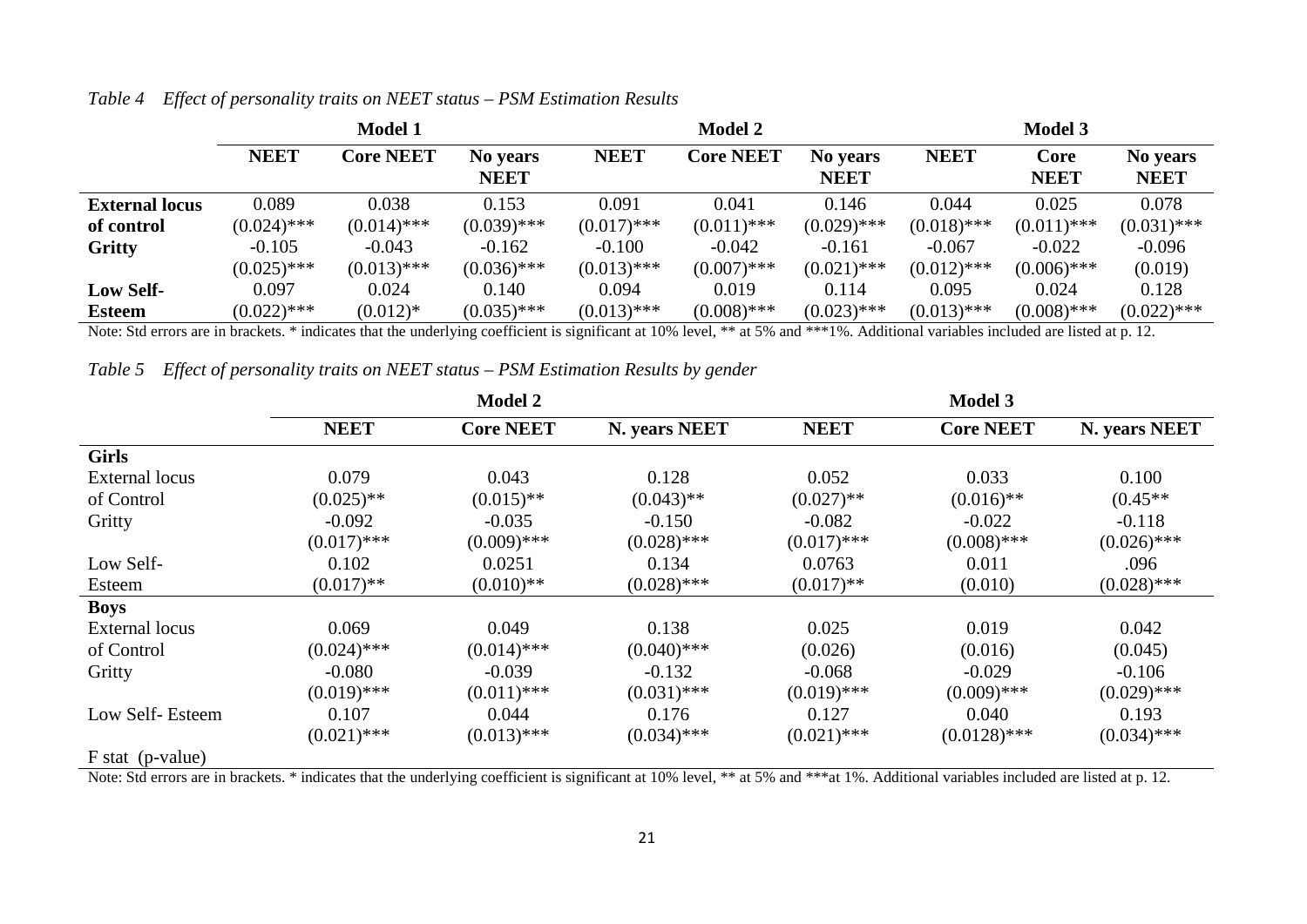Similarly, individuals with external locus of control tend to think that their choices have less impact on their future, which they believe are mostly driven by luck and external circumstances. As a consequence, these youths are less likely to make constructive decisions about their future and to put lots of effort in achieving goals.

Lastly, grittier individuals have higher levels of perseverance towards long term goals and they are able to maintain focus on long-term challenges and objectives and sustain commitment to their ambition (Duckworth et al., 2007). As already shown by the literature in psychology, led by Angela Duckworth and her colleagues, this trait seems even more important than talent to achieve ambitious career goals, and our results confirm the consistent positive effect in reducing chances of dropping out of education and labour market. Our findings are also consistent with previous literature from psychology and economics. For example, Almlund *et al.,* 2011 discuss findings from various studies showing that self-esteem and locus of control have very strong associations with educational attainment and labour market performance.

In Table 5, we split the results by gender. Interestingly, the positive effect of grit is very consistent and positive for both girls and boys, while the negative effect of low self-esteem seems more prominent for boys. This is particularly interesting, as the prevalence of low self-esteem is lower among boys in our sample (34% of girls experience this condition vs 21% of boys) and at the same time, grit is more common among girls (31% of girls are very gritty vs 24% of boys).

Lastly, in Table 6 we present results from the empirical strategy proposed by Altonji *et al.* (2005) and applied by Chatterji *et al.* (2011), which does not rely on untestable identifying assumptions. The first part of the AET method consists in varying the level of correlation between unobservables determining personality traits and NEET outcomes and determining whether the effect of personality is sensitive to these variations. The first column in Table 6 column reports estimates identical to a standard univariate probit (imposing no correlations between the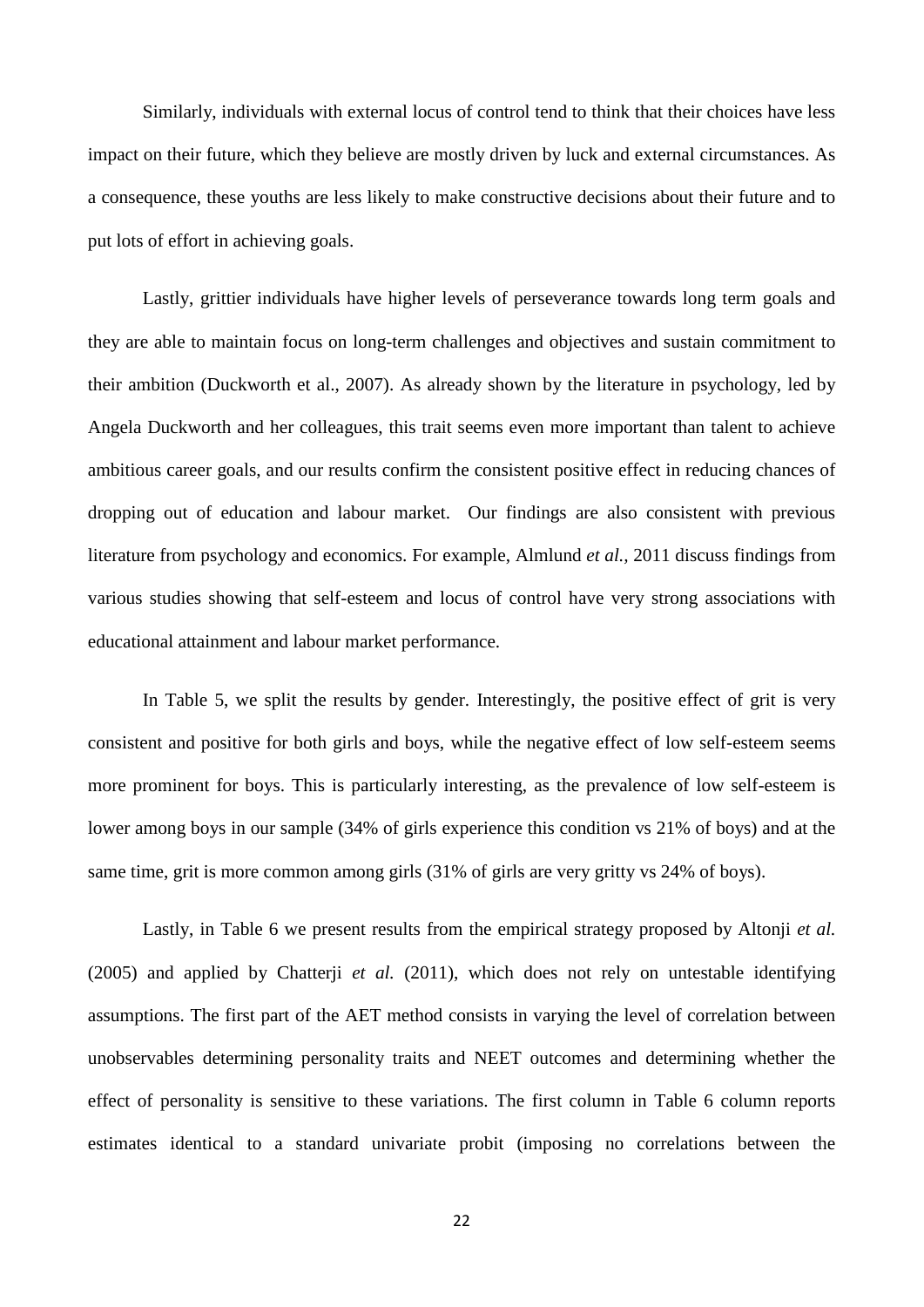unobservables determining outcomes and personality traits<sup>[3](#page-16-0)</sup>), while the other columns report estimates of the effect of grit, external locus of control and low self-esteem on NEET outcomes from bivariate probit models imposing increasingly stronger levels of correlations between error terms. The true level of correlation between the errors is unknown. However, we follow Johnston *et al.* (2013) and we use the correlations between the outcomes and each specific personality traits in a linear model without other covariates (reported in the first column of Table 6) as a guide in varying ρ. For example, it is reasonable to assume that unobserved factors will affect grit and NEET outcomes in opposite directions. The coefficient of high grit in a linear model where we regress the probability of being NEET on it, with no other covariates is equal to -0.11 and therefore we vary ρ between 0 and  $-0.15$ .

The results presented in Table 6 generally confirm the findings obtained with OLS and PSM and presented in Tables 4 and 5. The effect of grit on the chances of being NEET for at least two years remains negative and significant when increasingly negative levels of correlations are imposed, especially in Model 2. The last column of Table 6 shows results from the second part of the AET method, i.e. the bivariate probit model, estimated with the stringent condition that selection on observables is equal to selection on unobservables. The positive effects of grit on chances of being NEET for at least two years persist when selection on observables is set equal to selection on unobservables.

Similarly, results from the AET test confirm that youths with low self-esteem face increased chances of being NEET and remaining in this condition for at least two years. Results are not sensitive to increasing level of positive correlation between the error terms and the coefficient of low self-esteem remains positive and significant when selection on observable is set equal to selection on unobservables.

<sup>&</sup>lt;sup>3</sup> The results are slightly different from the ones from a probit model reported in Table 3 because in the AET test we consider one personality trait at a time, in order to construct the bivariate probit model.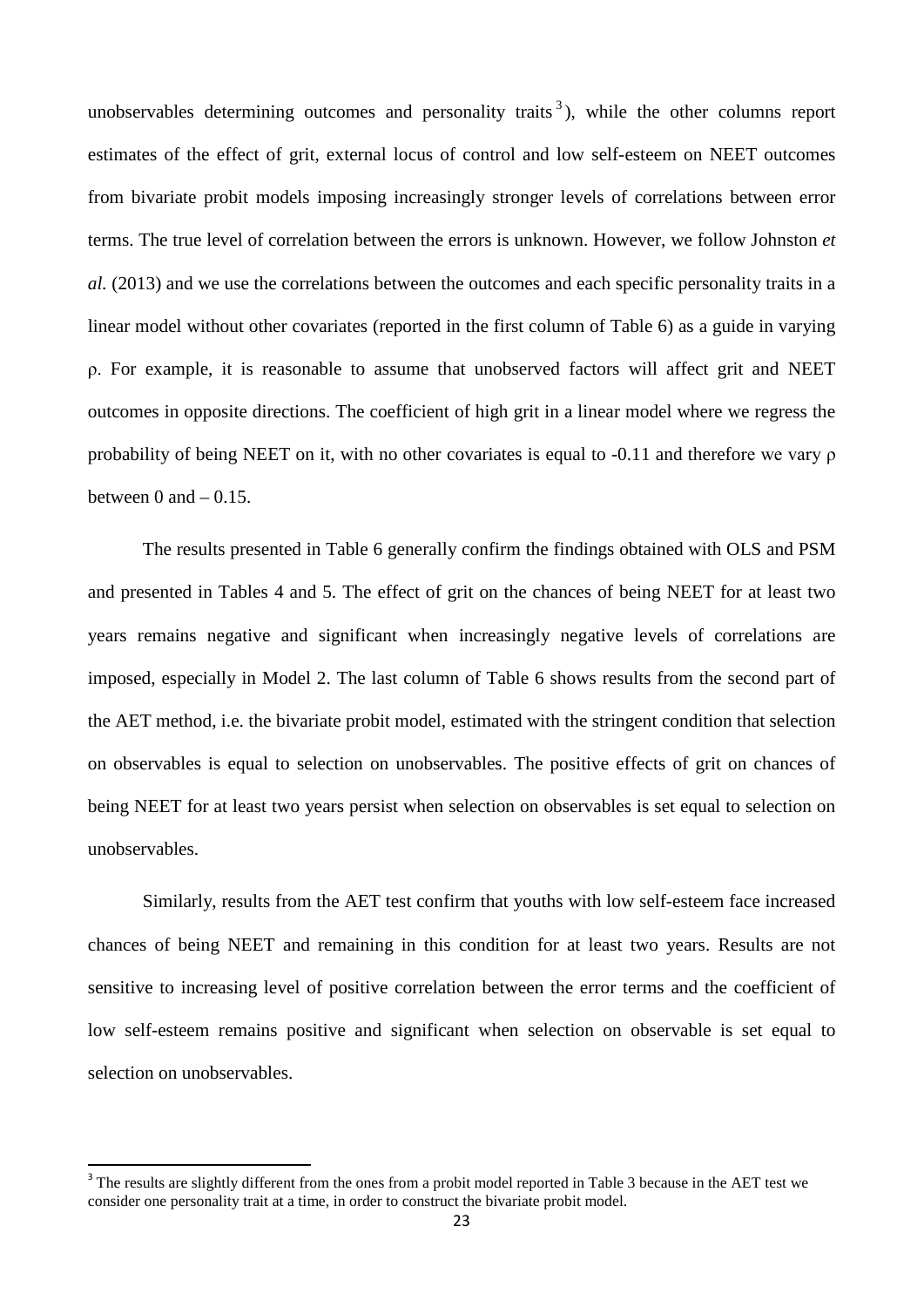| Gritty - Model 2            | $\rho = 0$             | $p = -0.05$               | $p = -0.1$<br>$p = -0.15$ |                           | $\rho$ set such that     |
|-----------------------------|------------------------|---------------------------|---------------------------|---------------------------|--------------------------|
|                             |                        |                           |                           |                           | select on obs.=          |
|                             |                        |                           |                           |                           | select on unobs.         |
| <b>NEET</b>                 | $-0.481$               | $-0.395$                  | $-0.307$                  | $-0.220$                  | 0.048                    |
| $-0.11$                     | $(0.049)$ ***          | $(0.049)$ ***             | $(0.049)$ ***             | $(0.049)$ ***             | (0.048)                  |
|                             | $[-0.092]$             | $[-0.077]$                | $[-0.062]$                | $[-0.046]$                | [.011] $rho = -0.29$     |
| <b>Core NEET</b><br>$-0.05$ | $-0.614$               | $-0.527$<br>$(0.086)$ *** | $-0.438$<br>$(0.085)$ *** | $-0.349$<br>$(0.085)$ *** | $-0.205$<br>$(0.084)$ ** |
|                             | $(0.086)$ ***          |                           |                           |                           | $[-0.013]$ rho = $-0.22$ |
| Gritty - Model 3            | $[-0.033]$             | $[-0.029]$                | $[-0.026]$                | $[-0.021]$                |                          |
|                             |                        |                           |                           |                           |                          |
| <b>NEET</b>                 | $-0.386$               | $-0.299$                  | $-0.211$                  | $-0.123$                  | 0.361                    |
| $-0.11$                     | $(0.052)$ ***          | $(0.051)$ ***             | $(0.052)$ ***             | $(0.052)$ **              | $(0.048)$ ***            |
|                             | $[-0.069]$             | $[-0.055]$                | $[-0.039]$                | $[-0.024]$                | [ $0.084$ ] rho = -0.40  |
| <b>Core NEET</b>            | $-0.532$               | $-0.443$                  | $-0.353$                  | $-0.262$                  | 0.124                    |
|                             | $(0.091)$ ***          | $(0.091)$ ***             | $(0.091)$ ***             | $(0.091)$ ***             | $(0.087)$ ***            |
| $-0.05$                     | $[-0.022]$             | $[-0.019]$                | $[-0.016]$                | $[-0.013]$                | $[=0.008]$ rho = -0.34   |
| Low self-esteem -           | $\rho = 0$             | $\rho = 0.05$             | $\rho = 0.1$              | $p = 0.15$                | $\rho$ set such that     |
| Model 2                     |                        |                           |                           |                           | select on obs.=select    |
|                             |                        |                           |                           | 0.151                     | on unobs.                |
| <b>NEET</b><br>0.08         | 0.401<br>$(0.039)$ *** | 0.318<br>$(0.039)$ ***    | 0.233<br>$(0.039)$ ***    | $(0.039)$ ***             | 0.420<br>$(0.039)$ ***   |
|                             | [0.098]                | [0.076]                   | [0.055]                   | [0.035]                   | $[0.103]$ rho = -0.01    |
| <b>Core NEET</b>            | 0.217                  | 0.133                     | 0.050                     | $-0.031$                  | 0.225                    |
|                             | $(0.057)$ ***          |                           |                           |                           | $(0.057)$ ***            |
| 0.03                        |                        | $(0.056)$ **              | (0.053)                   | (0.056)                   |                          |
| Low self-esteem -           | [0.018]                | [0.011]                   | [0.004]                   | $[-0.002]$                | $[0.019]$ rho = -0.04    |
| Model 3                     |                        |                           |                           |                           |                          |
| <b>NEET</b>                 | 0.382                  | 0.299                     | 0.214                     | 0.132                     | 0.259                    |
| 0.08                        | $(0.041)$ ***          | $(0.041)$ ***             | $(0.041)$ ***             | $(0.041)$ ***             | $(0.041)$ ***            |
| <b>Core NEET</b>            | [0.085]                | [0.065]                   | [0.046]                   | [0.028]                   | $[0.056]$ rho=0.07       |
| 0.03                        | 0.197                  | 0.114                     | 0.031                     | $-0.049$                  | 0.082                    |
|                             | (0.059)                | $(0.059)*$                | (0.059)                   | (0.059)                   | (0.059)                  |
|                             | [0.013]                | [0.007]                   | [0.001]                   | $[-0.003]$                | $[0.005]$ rho = 0.068    |
| <b>External Locus of</b>    | $\rho = 0$             | $\rho = 0.05$             | $\rho = 0.1$              | $\rho = 0.15$             | $\rho$ set such that     |
| Control - Model 2           |                        |                           |                           |                           | select on obs.=          |
|                             |                        |                           |                           |                           | select on unobs.         |
| <b>NEET</b>                 | 0.290                  | 0.205                     | 0.121                     | 0.039                     | $-0.681$                 |
| 0.12                        | $(0.048)$ ***          | $(0.048)$ ***             | $(0.048)$ **              | (0.048)                   | $(0.042)$ ***            |
|                             | [0.067]                | [0.046]                   | [0.027]                   | [0.008]                   | $[-.135]$ rho = 0.58     |
| <b>Core NEET</b>            | 0.350                  | 0.267                     | 0.183                     | 0.102                     | $-0.633$                 |
| 0.05                        | $(0.067)$ ***          | $(0.067)$ ***             | $(0.067)$ ***             | (0.066)                   | $(0.058)$ ***            |
|                             | [0.029]                | [0.021]                   | [0.014]                   | [0.007]                   | $[-0.048]$ rho = 0.59    |
| <b>External Locus of</b>    |                        |                           |                           |                           |                          |
| Control - Model 3           |                        |                           |                           |                           |                          |
| <b>NEET</b>                 | 0.148                  | 0.064                     | $-0.018$                  | $-0.099$                  | $-0.895$                 |
| 0.12                        | $(0.051)$ ***          | (0.051)                   | (0.051)                   | (0.051)                   | $(0.043)$ ***            |
|                             | [0.030]                | [0.013]                   | $[-0.003]$                | $[-0.019]$                | $[-0.158]$ rho = 0.64    |
| <b>Core NEET</b>            | 0.228                  | 0.145                     | 0.0636                    | $-0.016$                  | $-0.860$                 |
| 0.05                        | $(0.071)$ ***          | $(0.07)$ **               | (0.071)                   | (0.070)                   | $(0.059)$ ***            |
|                             | [0.015]                | [0.009]                   | [0.004]                   | $-0.00095$ ]              | $[-0.057]$ rho = 0.66    |

*Table 6 Sensitivity Analysis: Effect of personality traits on NEETstatus given different assumptions on the correlations of disturbances in Bivariate Probit (AET Test) – Marginal Effects*

Note: Standard errors are in parentheses. Marginal effects in brackets. \* indicates that the underlying coefficient is significant at 10% level, \*\* at 5% and \*\*\*at 1%. Additional variables included in the analysis are listed at p. 9. Results from an OLS regression of NEET outcomes on personality traits with no additional covariates are reported in the first column in *italic*.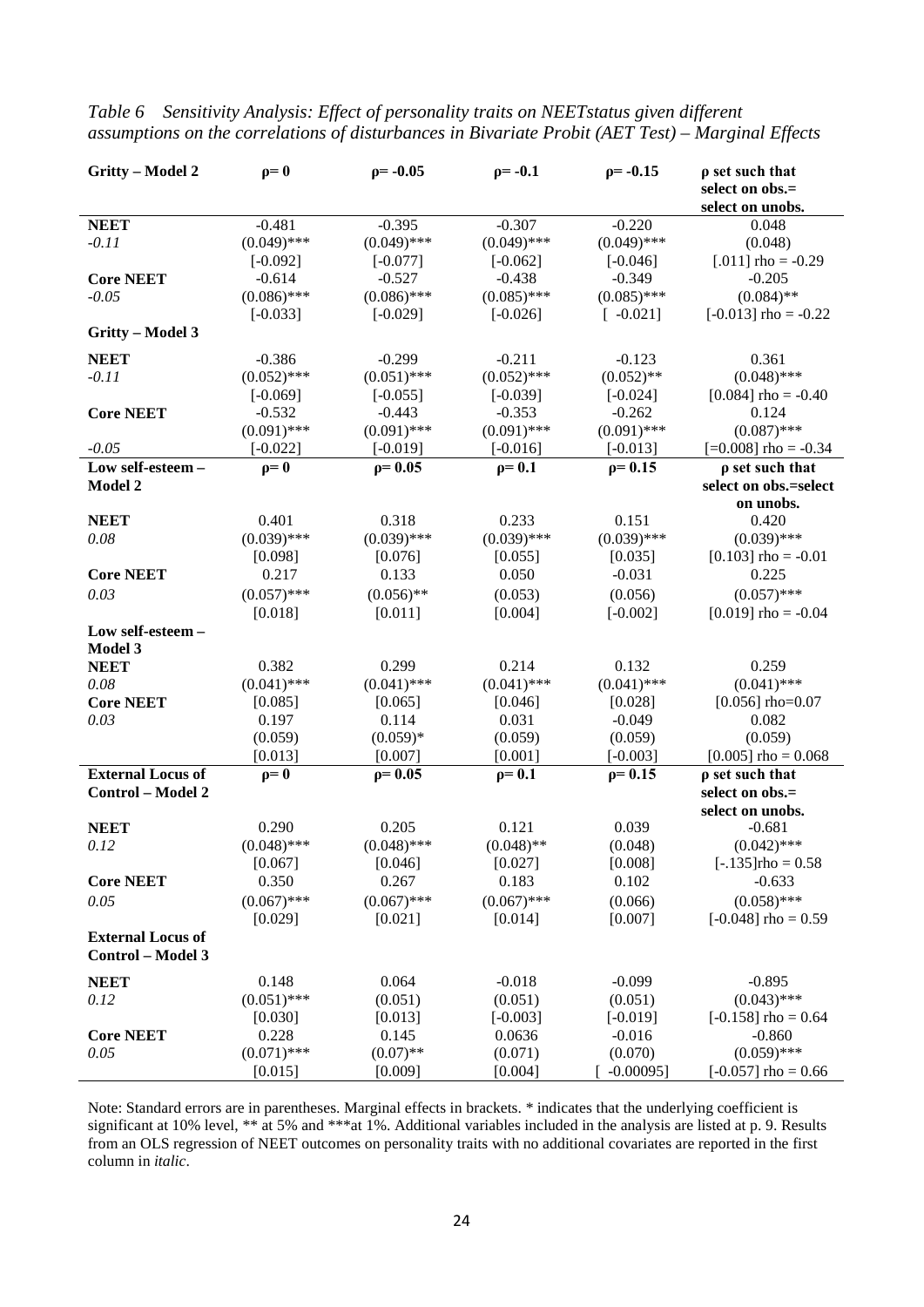Lastly, we vary the level of positive correlation between the error terms in the estimation of the effect of external locus of control. The effect of external locus of control on the chances of being NEET is relatively sensible to the imposed increasing level of correlation, especially in Model 3 (where we also control for previous GCSE attainments). When ρ is set equal to 0.15, the estimated effect of external locus of control on NEET outcomes becomes statistically insignificant. When selection on observables is set equal to selection on unobservables, the effect of external locus of control seems particularly sensitive to high levels of positive correlation (rho  $= 0.6$ ) and changes sign.

In general, we believe that results from the AET test confirm our original hypothesis of significant effects of personality traits (and in particular grit and self-esteem) on decisions to drop out of education and labour market.

As shown in Appendix Table A2, the effects of personality traits are higher than the effect of other important variables, such as maternal education and employment status, or growing up in a single parent household. The results from Appendix Table A2 are consistent with our expectations and with previous literature on NEET. The most important determinant of NEET status is GCSE attainment. Youths that have achieved at least 5 GCSE with grades from A\* to C are less likely to being NEET for one or more years in our sample. Generally, youths from high income and high education families are less likely to be NEET. Boys face higher risks than girls, and so do children who come from single parent households or whose mothers are unemployed or out of the labour force. Ethnic minorities seem less likely to become NEET.

# **6. Conclusion and Discussion**

This study has analysed the effect of grit, low self-esteem and external locus of control on the risk of dropping out from education and labour market for English youths. We used the Longitudinal Study of Young People in England which is a rich source of information on English teenagers and can be linked to the National Pupil Database in order to get detailed information on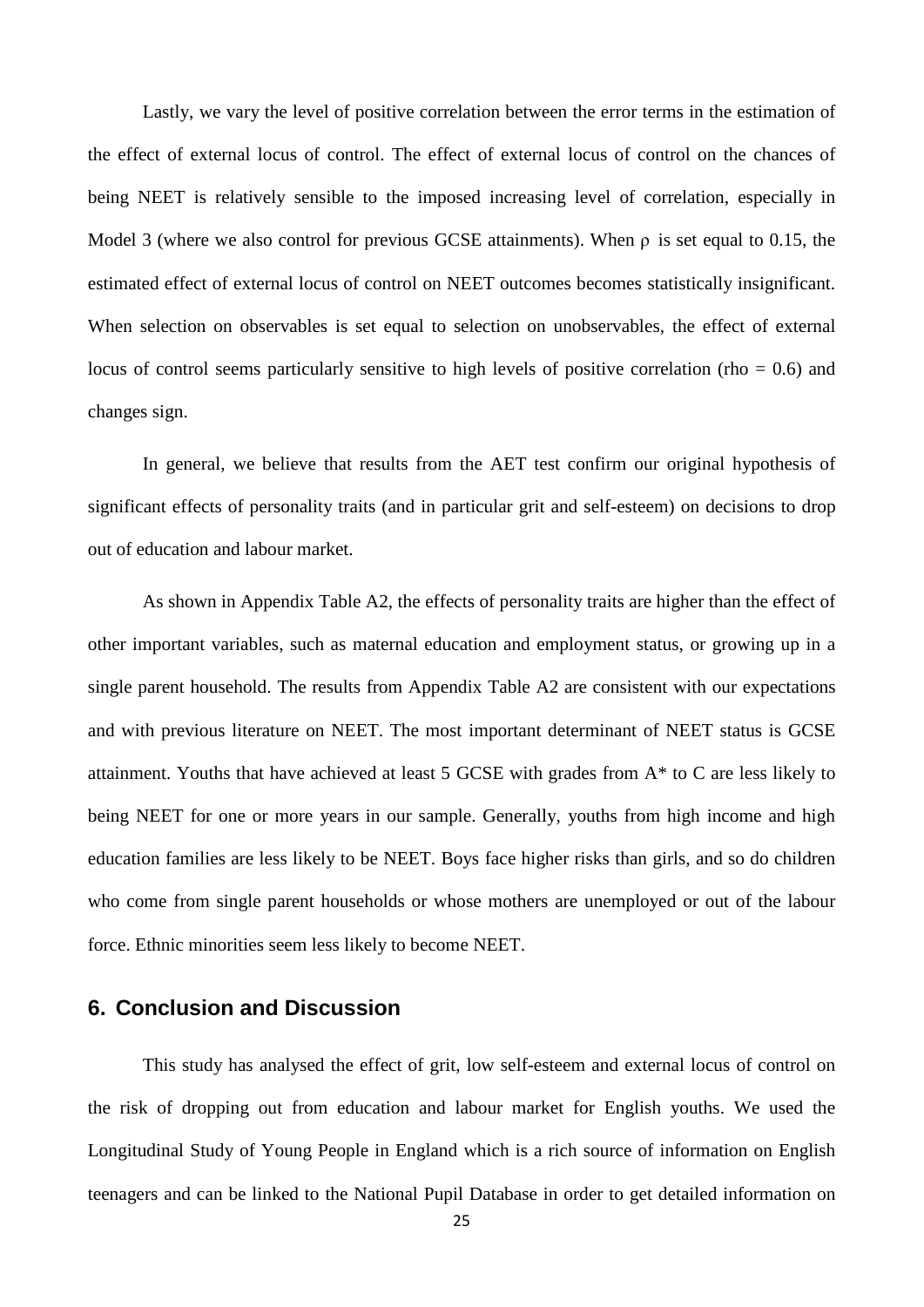school outcomes. We find that personality traits have a strong and relevant effect on chances of being out of education or employment between ages 18 and 21. The size of the effect is notable and is higher than other important variables, such as maternal education or employment status, or growing up in a single parent household.

Our analysis is performed using Ordinary Least Squares, Propensity Score Matching and the methodology proposed by Altonji *et al.* (2005) which relies on using the selection on observable traits to provide information about the selection on unobservable characteristics. We use the extensive information available in LSYPE and increase our set of independent variables, in order to control for a wide set of factors affecting both NEET outcomes and personality traits. Our results are stable over the three different specifications of our model. Further, Propensity Score Matching allows us to compare a group of children who did not have specific personality traits with youths with similar observable characteristics who have those characteristics.

The paper provides further evidence of the positive effects of grit on long term life outcomes and on the negative effect of low self-esteem and external locus of control. In particular, we show that grit significantly decreases the chances of dropping out of education or the labour market, while youths with low self-esteem and external locus of control are more likely to experience these conditions.

A variety of interventions have been suggested that exploit the early malleability of personality to improve long term outcomes. The World Bank has recently promoted the STEP Skills Measurement Program, in collaborations with Angela Duckworth and other researchers in the field of psychology, with the objective of improving ways to measure and analyse the importance of socio-emotional skills among youth and adults. Recent research in the area has confirmed the positive effect of interventions aimed at teaching school children the importance of effort, perseverance and motivation to increase school results, especially for disadvantaged children (Blackwell et al., 2007 and Duckworth et al., 2013).

26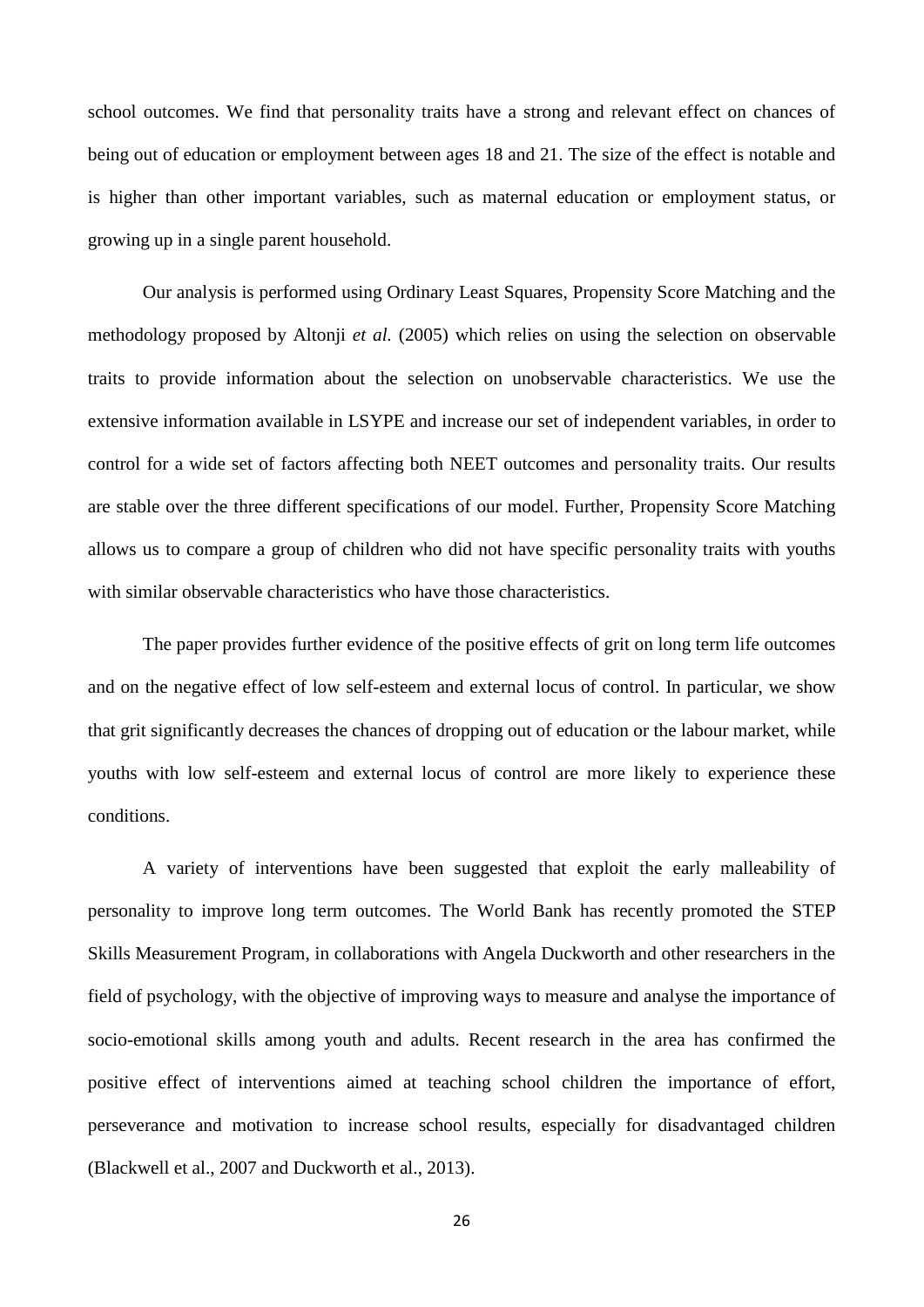In the United States, programs such as the "Academic Youth Development", "Brainology Online", or "Character Growth Card" have been developed and implemented, with the purpose of changing high school students' mindsets, and teaching that intelligence or skills are not fixed, but, rather, can be improved through effort and dedication (Dweck, 2007).

A UK example of a personality-targeted intervention is SEAL (Social and Emotional Aspects of Learning), a voluntary program designed to develop the social and emotional skills of all school pupils in the areas of self-awareness, managing feelings, empathy, motivation and social skills. SEAL is currently being implemented in around 90% of primary schools and 70% of secondary schools. Various evaluations of SEAL have been conducted. Hallam, Rhamie and Shaw (2006) concluded that primary SEAL "had a major impact on children's well-being, confidence, social and communication skills, relationships, including bullying, playtime behaviour, pro-social behaviour and attitudes towards schools". The evaluations of a number of existing policies have shown that changing personality is possible and interventions are useful, especially when they target young children and adolescents. We believe that our analysis shows some of the long term benefits of programs focused on suppressing harmful traits (such as low self-esteem or external locus of control) and promoting positive attitudes, such as perseverance towards long term goals, determination and motivation. The benefits of this kind of program may span a wide range of achievements, which might have important long lasting consequences on individuals' lives and society as a whole.

Our results here strongly suggest that there is a potential for policies that exploit possible changes in personality to promote positive choices and achievements in early adulthood – outcomes that are important determinants of long run living standards.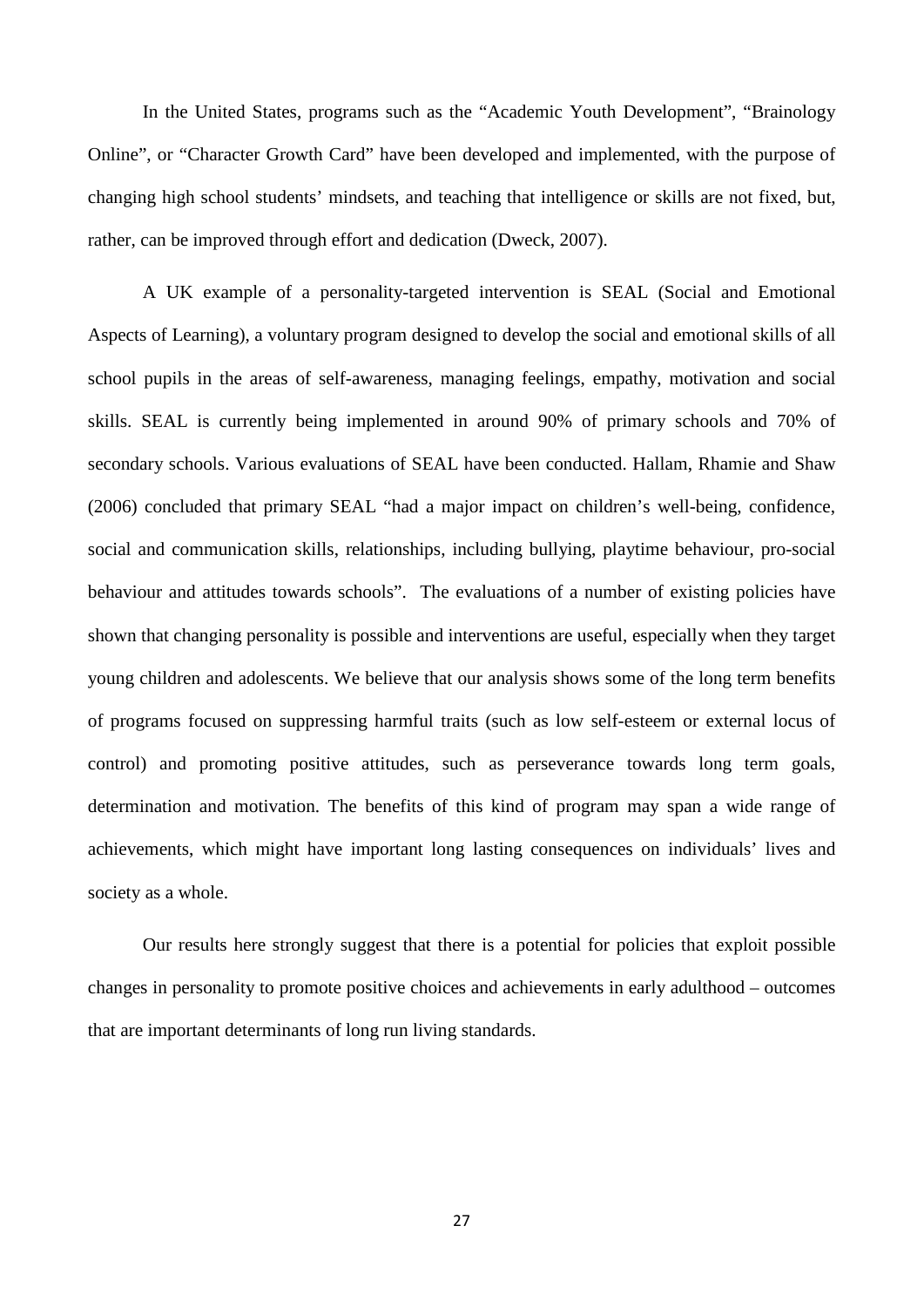# **References**

- Almlund, M., Lee Duckworth, A., Heckman, J.J., Kautz T. (2011). Personality Psychology and Economics. In *Handbook of the Economics of Education*. Vol. 4, ed. Hanushek E.A., Machin S. Woessmann L., 1-181. Amsterdam: Elsevier.
- Altonji, J.G., Elder, T., Taber, C. (2005). Selection on Observed and Unobserved Variables: Assessing the Effectiveness of Catholic Schools. *Journal of Political Economy,* 113, 151- 184.
- Baron, J. D., Cobb-Clark, D. (2010). Are Young People's Educational Outcomes Linked to their Sense of Control? IZA Working Paper no. 4907.
- Berger, L.M., Hill, J., Waldfogel, J. (2005). Maternity Leave, Early Maternal Employment and Child Health and Development in the US. *Economic Journal,* 115, 29-47.
- Britton, J., Gregg, P., Macmillan, L., Mitchell, S., (2011). The Early Bird… Preventing Young People from becoming a NEET statistic. Report commissioned by Praxis.
- Caliendo, M., Cobb-Clark, D., Uhlendorff, A. (2014). Locus of Control and Job Search Strategies. *Review of Economics and Statistics*, forthcoming.
- Carneiro, P., Heckman, J. J. (2003). Human Capital Policy. In J. J. Heckman, A. B. Krueger, & B. M. Friedman (Eds.), *Inequality in America: What role for human capital policies?* Cambridge, Mass: MIT Press.
- Carneiro, P., Crawford, C., Goodman, A. (2007). The Impact of Early Cognitive and Non-Cognitive Skills on Later Outcomes, CEE DP 92.
- Cebi, M. (2007). Locus of Control and Human Capital Investment Revisited. *Journal of Human Resources,* 42, 919–932.
- Chamorro-Premuzic, T., Furnham, A. (2003). Personality Predicts Academic Performance: Evidence from Two Longitudinal University Samples. *Journal of Research in Personality*, 37, 319-38.
- Chatterji, P., Alegria, M., Takeuchi, D., 2011. Psychiatric Disorders and Labor Market Outcomes: Evidence from the National Comorbidity Survey-Replication. *Journal of Health Economics,* 30, 858–868.
- Cobb-Clark, D., Kassenboehmer, S.C., Schurer, S. (2014). Healthy Habits: The Connection between Diet, Exercise, and Locus of Control. *Journal of Economic Behavior and Organization*, 98, 1-28.
- Cobb-Clark, D., Schurer, S. (2012). The Stability of the Big-Five Personality Traits. *Economics Letters,* 115, 11-15.
- Cobb-Clark D., Schurer S. (2013). Two Economists' Musings on the Stability of Locus of Control. *The Economic Journal,* 123, 358-400.
- Cobb-Clark D., Tan M. (2011). Noncognitive Skills, Occupational Attainment, and Relative Wages. *Labour Economics* 18, 1-13.
- Coleman, M., DeLeire, T. (2003). An Economic Model of Locus of Control and the Human Capital Investment Decision. *The Journal of Human Resources,* 38, 701-721.
- Cornaglia, F., Cricvellaro, E., McNally, S. (2012) Mental Health and Education Decisions. London School of Economics. Centre for the Economics of Education. DP 136.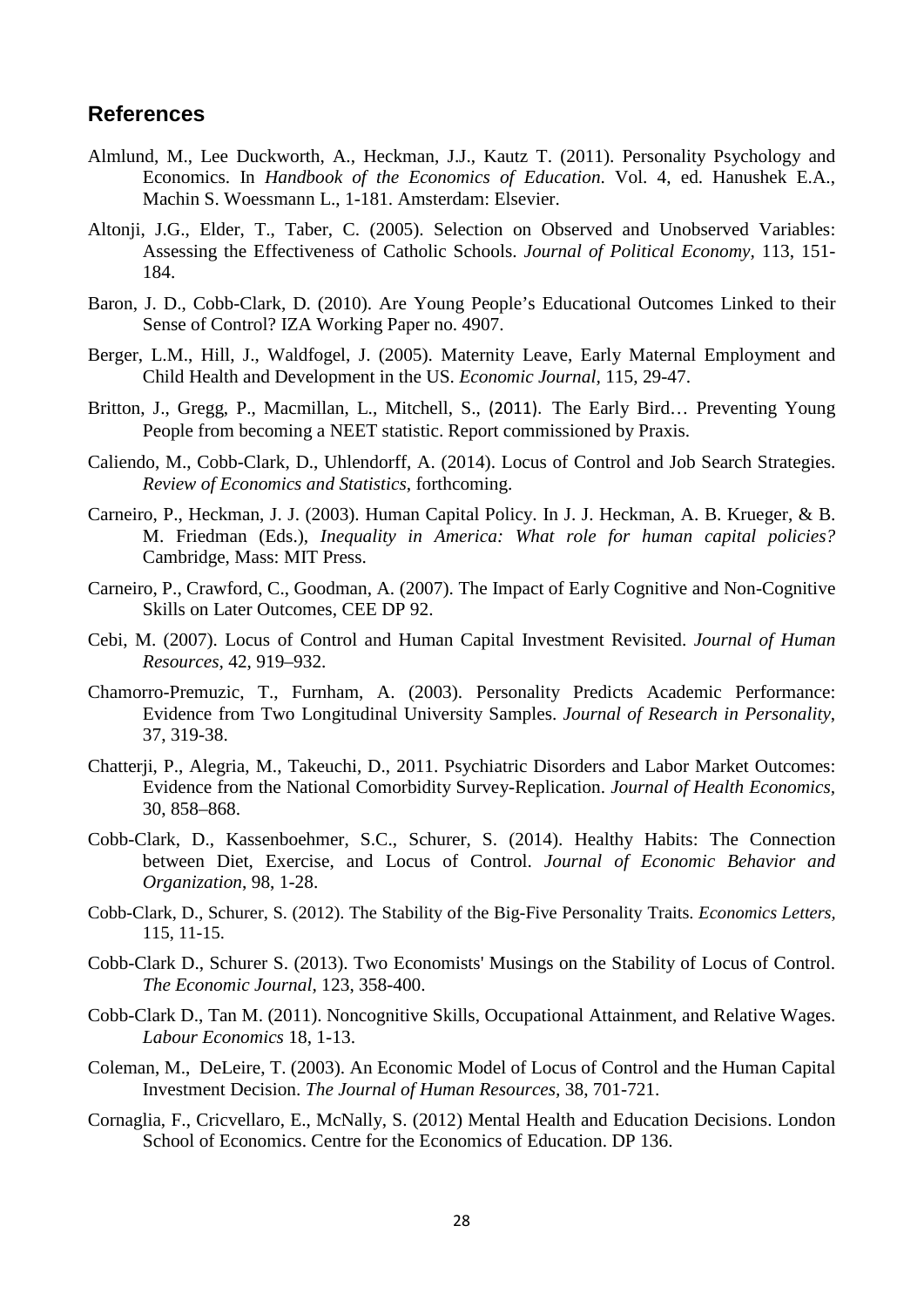- Crawford, C., Duckworth, K., Vignoles, A., Wyness, G. (2010) Young People's Education and Labour Market Choices Aged 16/17 to 18/19. Department of Education. Research Report DFE-RR182.
- Dehejia, R.H., Wahba, S. (2002). Propensity Score-Matching Methods for Non-Experimental Causal Studies. *The Review of Economics and Statistics,* 84, 151–61.
- Dehejia, R.H. 2005. Practical Propensity Score Matching: a Reply to Smith and Todd. *Journal of Econometrics,*125, 355-364.
- Delaney, L., Harmon, C., Ryan, M. (2013). The Role of Noncognitive Traits in Undergraduate Study Behaviours. *Economics of Education Review*, 32, 181-195.
- Drago, F. (2011), Self-Esteem and Earnings. *Journal of Economic Psychology* 32, 480-488.
- Duncan G.J., Dunifon R.(1998) Soft-Skills and Long-Run Labor Market Success. *Research in Labor Economics.* S. W. Polachek, ed. Stamford, CT, JAI Press. 17, 123-149.
- Duckworth, A. L., Kirby, T., Gollwitzer A., Oettingen G., (2013) From Fantasy to Action. Mental Contrasting With Implementation Intentions (MCII) Improves Academic Performance in Children, *Social Psychological and Personality Science,* 4, 745-753.
- Duckworth, A. L., Peterson, C., Matthews, M. D., & Kelly, D. R. (2007). Grit: Perseverance and passion for long-term goals. *Journal of Personality and Social Psychology*, 92, 1087- 1101.
- Duckworth, A. L., Quinn, P. D., & Seligman, M. E. P. (2009). Positive predictors of teacher effectiveness. *Journal of Positive Psychology*, 4, 540-547.
- Duckworth, K., Schoon, I. (2010). Progress and Attainment During Primary School: the Roles of Literacy, Numeracy and Self-Regulation. *Longitudinal and Life Course Studies*, 1, 223-240.
- Duckworth, A., Seligman, M. (2005). Self-Discipline Outdoes IQ in Predicting Academic Performance of Adolescents, *Psychological Science,* 16, 939-944.
- Eskreis-Winkler, L., Duckworth, A. L., Shulman, E., & Beale, S. (2014). The grit effect: Predicting retention in the military, the workplace, school and marriage. *Frontiers in Psychology*, doi: [10.3389/fpsyg.2014.00036.](http://dx.doi.org/10.3389%2Ffpsyg.2014.00036)
- Goldberg, L.R., Sweeney, D. Merenda, P.F., & Hughes, J.E. (1998). Demographic variables and personality: The effects of gender, age, education, and ethnic/racial status on selfdescriptions of personality attributes. *Personality and Individual Differences*, 24, 393-403.
- Goodman A., Sianesi B. (2005). Early Education and Children's Outcomes: How Long Do the Impacts Last? *Fiscal Studies,* 26, 513-548.
- Gregg, P. (2001), The Impact of Youth Unemployment on Adult Unemployment in the NCDS. *The Economic Journal*, 111, 626–653.
- Groves, M.O. (2005), How important is your personality? Labor market returns to personality for women in the US and UK. *Journal of Economc Psychology* 6, 827-841.
- Hallam, S., Rhamie, J., Shaw, J. (2006). Evaluation of the Primary Behaviour and Attendance Pilot. Research Report RR717. Nottingham: DfES Publications
- Heckman, J J., Masterov, D. (2007). The Productivity Argument for Investing in Young Children. *Review of Agricultural Economics,* 29, 446–93.
- Heckman, J. J., Moon, S. H., Pinto, R., Savelyev, P. A., Yavitz, A. (2010). The Rate of Return to the HighScope Perry Preschool Program. *Journal of Public Economics*, 9, 114–128.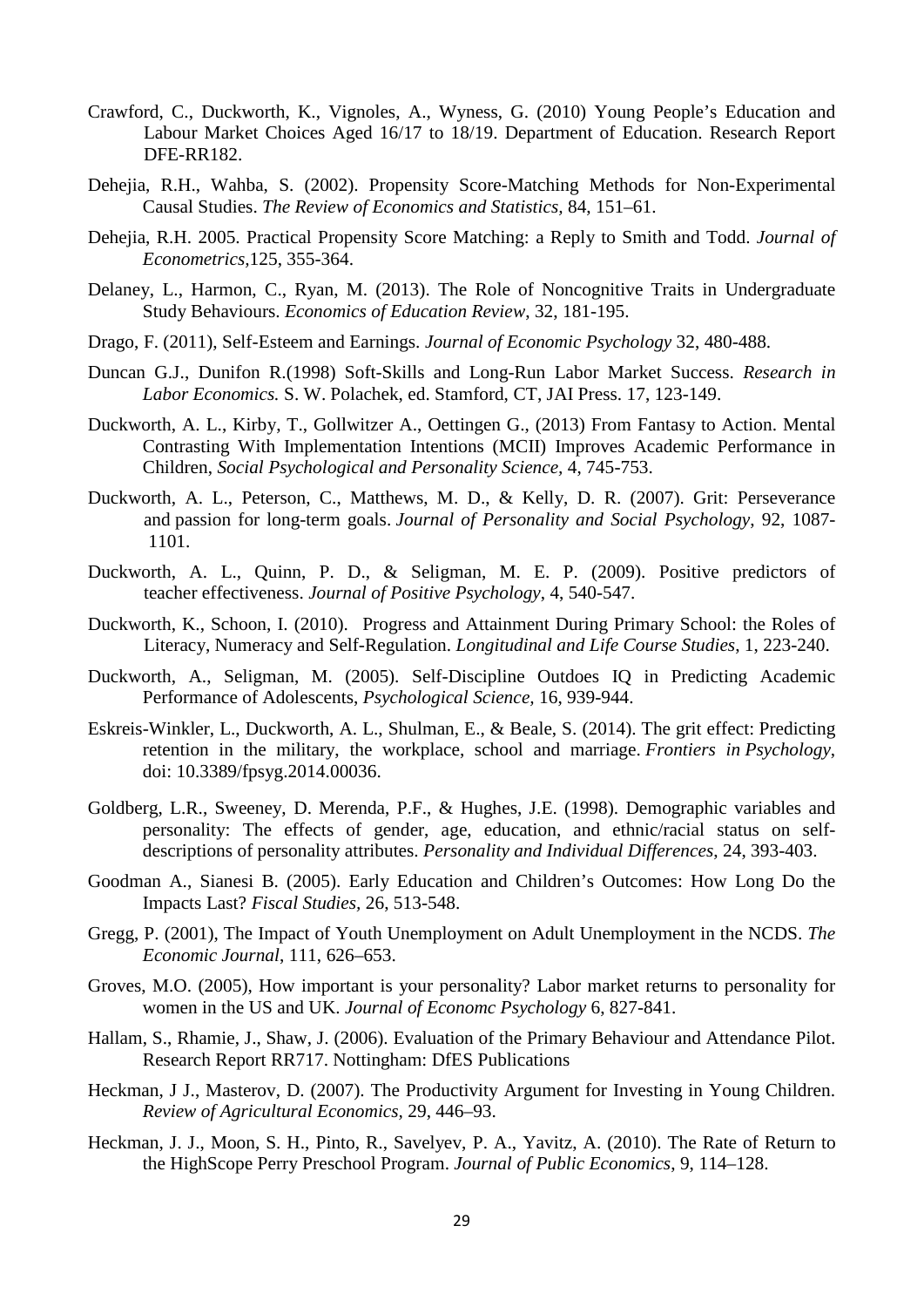- Heckman J.J., Rubinstein Y.(2001).The Importance of Noncognitive Skills: Lessons from the GED Testing Program. *American Economic Review,* 91, 145–149
- Heckman J.J., Stixrud, J., Urzua, S. 2006. The Effects of Cognitive and Noncognitive Abilities on Labor Market Outcomes and Social Behavior. *Journal of Labor Economics* 24: 411-482.
- Johnston, D., Schurer, S., Shields, M. (2013). Exploring the intergenerational persistence of mental health: Evidence from three generations. *Journal of Health Economic*s, 32, 1077– 1089.
- Lundberg, S. (2013). The College Type: Personality and Educational Inequality. *Journal of Labor Economics,* 31: 421-441.
- Machin, S. & A. Manning (1999), The causes and consequences of long-term unemployment in Europe, *Handbook of Labor Economics*, Vol. 3, Part 3, pp. 3085-3139.
- Macmillan, L. (2013). The role of non-cognitive and cognitive skills, behavioural and educational outcomes in accounting for the intergenerational transmission of worklessness. Institute of Education. University of London. Department of Quantitative Social Science. Working Paper 13-01.
- McGee, A., McGee, P. (2011) Search, Effort, and Locus of Control. IZA Discussion Paper 5948.
- Mroz, T. & T. Savage (2006), The Long-Term Effects of Youth Unemployment, *Journal of Human Resources*, 41, 259-293.
- Nyhus E.K., Pons E. (2005), The Effects of Personality on Earnings. *Journal of Economic Psychology*, 26, 363-384.
- OECD (2012) Education at A Glance, OECD.
- Piatek R., Pinger P. 2010. Maintaining (Locus of) Control? Assessing the Impact of Locus of Control on Education Decisions and Wages. *IZA Discussion Paper 5289.*
- Poropat, A.E., (2009). A Meta-Analysis of the Five-Factor Model of Personality and Academic Performance. *Psychological Bullettin*, 135, 322–338.
- Robertson-Kraft, C., & Duckworth, A. L. (2014). True grit: Trait-level perseverance and passion for long-term goals predicts effectiveness and retention among novice teachers. *Teachers College Record*, 116, 1-27.
- Ross, C. E., Broh, B.A. (2000). The roles of self-esteem and the sense of personal control in the academic achievement process. *Sociology of Education,* 73, 270- 284.
- Rotter, J. (1966). Generalized Expectancies for Internal Versus External Control of Reinforcement, *Psychological Monographs*, 80, 1-28.
- Ruhm C.J. (2008). Maternal Employment and Adolescent Development*. Labour Economics,* 15, 958-983.
- Schurer, S. (2014). Bouncing back from health shocks: Locus of control, labour supply, and mortality. IZA Discussion Paper 8203.
- Smith J., Todd P., 2004. Does Matching Overcome Lalonde's Critique of Nonexperimental Estimators. *Journal of Econometrics* 125: 305-353.
- Wang, L.-Y., Kick, E., Fraser, J., Burns, T.J. (1999). Status Attainment in America: The Roles of Locus of Control and Self-Esteem in Educational and Occupational Outcomes. *Sociological Spectrum*, 19, 281- 298.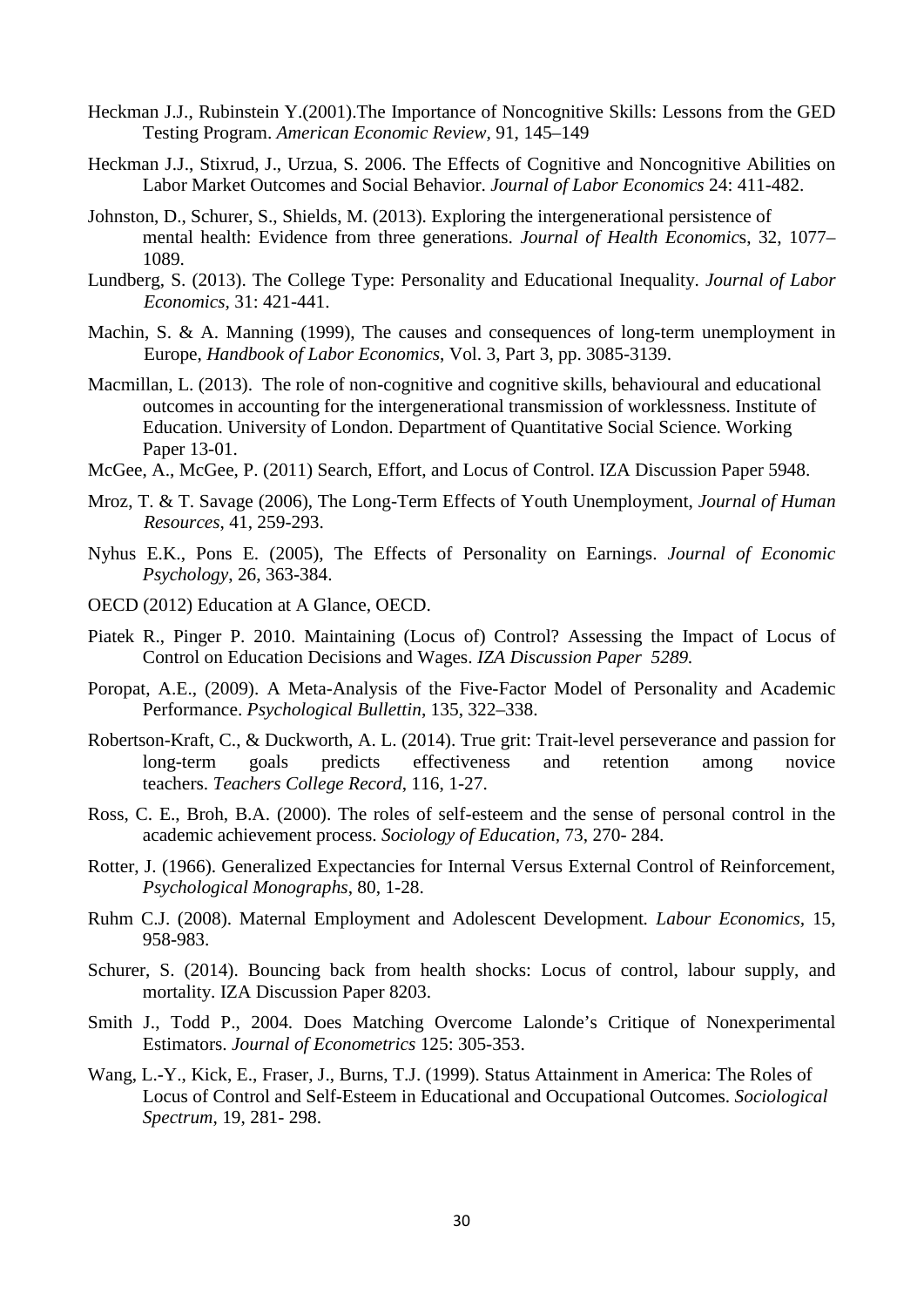# **Appendix**

# **Grit– Questions in LSYPE**

- 1. Doing well at school means a lot to me (wave 2)
- 2. At school, I work as hard as I can (wave 2)
- 3. Working hard at school now will help me to get on later in life (wave 2)
- 4. If you work hard at something, you will usually succeed (wave 2)
- 5. Studying to get a qualification is important to me (wave 7)
- 6. Having a job that leads somewhere is important (wave 7)
- 7. I don't really think much about what I might be doing in a few years (wave 7)

Possible answers: Strongly agree, Agree, Disagree, Strongly disagree. The grit scale is calculated following Duckworth et al. (2007) as follows:

For questions 1,2,3,4, 5, 6, we assign the following points:  $1 =$  strongly disagree,  $2=$ disagree,  $3$  = agree,  $4$  = strongly agree

For question 7, we assign the following points:  $1 =$  strongly agree,  $2 =$  agree,  $3 =$  disagree, 4= strongly disagree

Then, we add up all the points and divide by 7. The maximum score on the scale is 4 (extremely gritty) and the lowest score on the scale is 1 (not gritty at all).

# **Locus of control – Questions in LSYPE (wave 2)**

- 1. I can pretty much decide what happens in my life
- 2. If someone is not a success in life, it is usually his fault
- 3. How well you get in this world is mostly a matter of luck
- 4. Even if I do well at school, I will have a hard time
- 5. People like me do not have much of a chance
- 6. If you work hard at something, you will usually succeed

Possible answers: Strongly agree, Agree, Disagree, Strongly disagree

# **Self-esteem – Questions in LSYPE (repeated at wave 2 and wave 4)**

- 1. How useful you have felt recently?
- 2. How much you have been thinking of yourself as a worthless person recently?

Possible answers: Not at all, No more than usual, Rather more than usual, Much more than usual.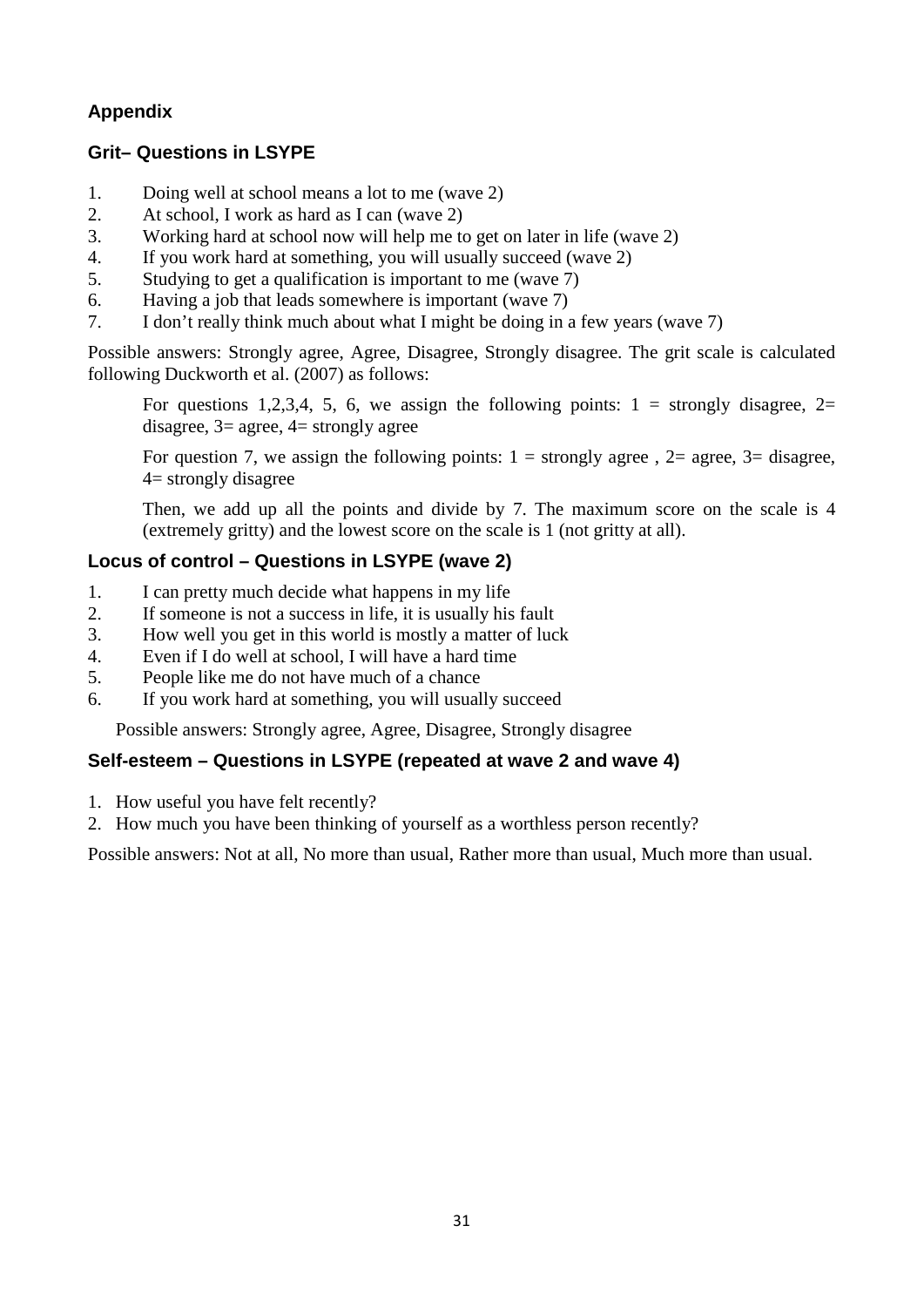Table A1 shows results from balance tests of the estimation performed with Model 3 on the effect of grit on the chances of being NEET in at least one wave, in the period w4-w7. The output shows values of each variable for the matched sample. In each row, it shows the mean of the variable for the treatment group and the mean for the control group. It also shows the "%bias," which is the standardized bias. This "bias" is defined as the difference of the mean values of the treatment group and the (not matched / matched) non treatment group, divided by the square root of the average sample variance in the treatment group and the not matched non treatment group. The table also shows the % reduction in bias, which is how much of this bias was eliminated by matching. In this example, there are few variables exhibiting negative values for this column (meaning that the bias increased as a result of matching) and these are mostly cases in which the bias was already very low before matching. To assess balance, one should look at both the bias and the mean differences between treatment and control in the matched sample. In our example, the bias is significantly reduced after matching (the mean goes from 7.22 to 2.46). The last two columns present results from a t-test on the hypothesis that the mean value of each variable is the same in the treatment group and the non-treatment group after matching. If p>0.1, the null hypothesis cannot be rejected on the 10% significance level. The null hypothesis that the mean values of the two groups do not differ after matching cannot be rejected for most of the variables included in our analysis. By matching, the differences between treatment group and non-treatment group are reduced considerably.

A summary of the distribution of the absolute bias shows that before matching: Mean = 7.22 SD=8.99 and after matching: Mean =  $2.46$ ; SD=1.91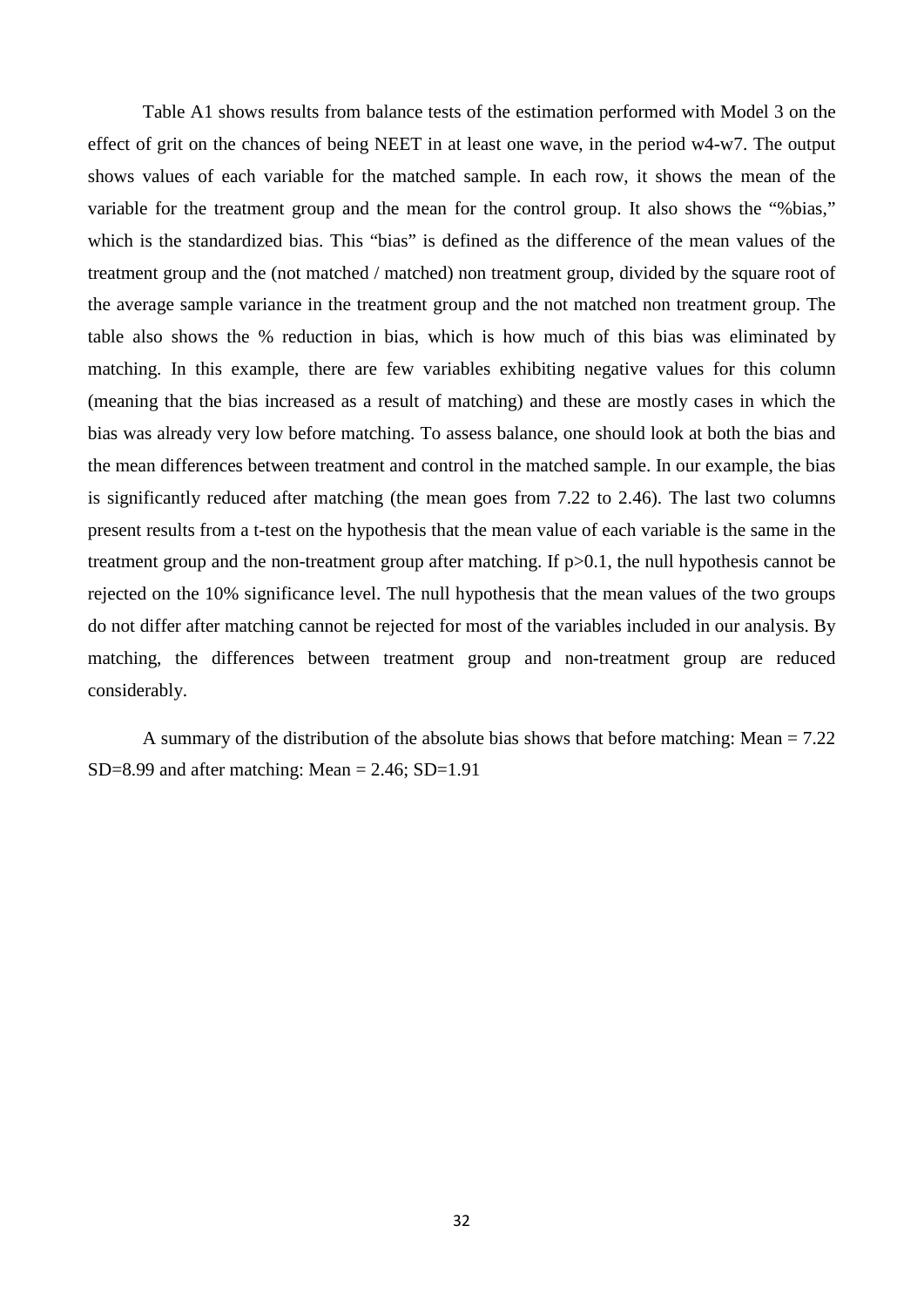| <b>Variable</b>                                 | Mean-<br><b>Treated</b> | <b>Mean Control</b> | % Bias | % Fall in<br><b>Bias</b> | t       | $\mathbf{p}$ |
|-------------------------------------------------|-------------------------|---------------------|--------|--------------------------|---------|--------------|
| Has 5+ GCSE with grade<br>$A^*$ -C              | .6748                   | .68997              | $-3.1$ | 91.3                     | $-0.99$ | 0.322        |
| HH yearly income<br>>31,200f                    | 35339                   | .36043              | $-1.5$ | 62.2                     | $-0.45$ | 0.655        |
| HH yearly income betw.<br>11,400£ and 31,200£   | .42493                  | .40163              | 4.7    | 5.6                      | 1.44    | 0.151        |
| Birth weight                                    | 3.2889                  | 3.2976              | $-1.5$ | 83.5                     | $-0.45$ | 0.651        |
| Premature birth                                 | .10298                  | .1084               | $-1.8$ | $-143.1$                 | $-0.54$ | 0.592        |
| Has older siblings                              | .8065                   | .79675              | 0.9    | 89.8                     | 0.29    | 0.772        |
| Grandparents went to<br>university              | .09973                  | .1019               | $-0.7$ | 84.9                     | $-0.22$ | 0.827        |
| Child has disabilty                             | .12846                  | .129                | $-0.2$ | 96.7                     | $-0.05$ | 0.961        |
| Main parent has disability                      | .20054                  | .21138              | $-2.7$ | $-35.4$                  | $-0.81$ | 0.416        |
| Mother has a university                         | .15501                  | .15447              | 0.2    | 98.0                     | 0.05    | 0.964        |
| degree<br>Mother has other higher<br>education  | 15014                   | .17019              | $-5.7$ | $-221.6$                 | $-1.66$ | 0.097        |
| Mother senior high school<br>graduate           | .1355                   | .12466              | 3.1    | 24.5                     | 0.98    | 0.328        |
| Mother junior high school<br>graduate           | .29485                  | .29973              | $-1.1$ | 57.3                     | $-0.32$ | 0.746        |
| Mother has qualifications<br>level 1 or below   | .08618                  | .07425              | 4.2    | $-78.1$                  | 1.33    | 0.183        |
| Mother has other<br>qualification               | .02764                  | .03035              | $-1.6$ | $-59.7$                  | $-0.49$ | 0.624        |
| Male                                            | .44878                  | .42873              | 4.0    | 75.2                     | 1.23    | 0.220        |
| Single parent at birth                          | .19675                  | .20108              | $-1.1$ | 60.1                     | $-0.33$ | 0.742        |
| Mother younger than 20 at<br>birth              | .05854                  | .05095              | 3.2    | $-218.3$                 | 1.01    | 0.311        |
| <b>Black</b>                                    | 08943                   | .06992              | 8.1    | 65.1                     | 2.19    | 0.029        |
| Asian                                           | .15014                  | .15989              | $-3.1$ | 87.1                     | $-0.82$ | 0.413        |
| Mixed                                           | .06721                  | .0607               | 2.6    | $-26.0$                  | 0.81    | 0.420        |
| Mother was unemployed at<br>wave 1              | .01138                  | .01084              | 0.5    | $-3014.5$                | 0.16    | 0.875        |
| Mother was out of the<br>labour force at wave 1 | .24444                  | .24065              | 0.9    | 59.4                     | 0.27    | 0.788        |
| Single mother at wave 1                         | .19512                  | .18482              | 2.5    | 58.8                     | 0.80    | 0.425        |

*Table A1 Balance tests for Propensity Score Matching (Estimation of the effect of grit on being NEET – Model 3)*